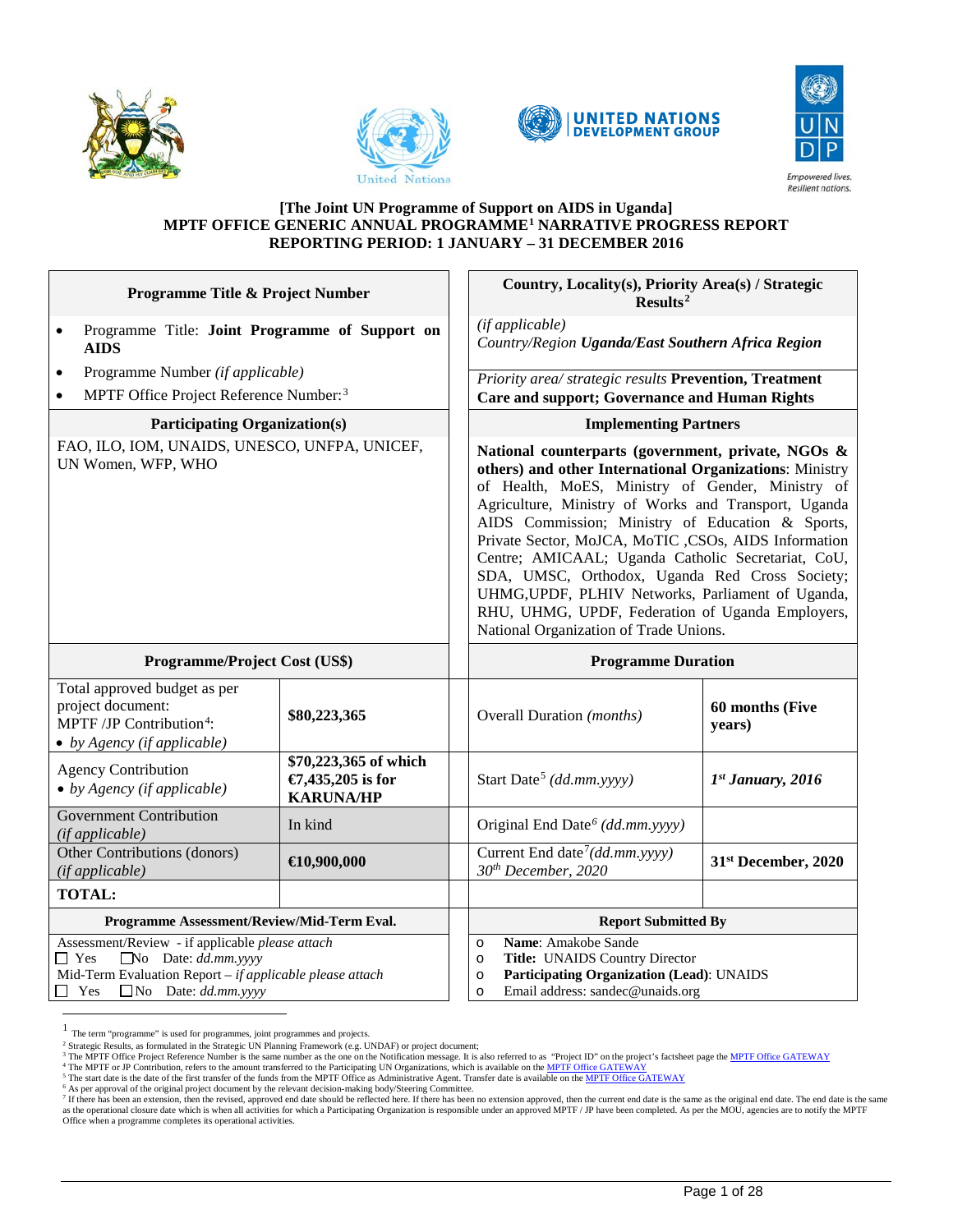# **SUMMARY**

The report present the key programme made during the period January- December, 2016. During the period The United Nations, through the Joint UN Programme of Support on AIDS in Uganda remained a key partner in the national HIV response. The programme established strong delivery mechanism through 11 member agencies and enhanced partnerships with government and civil society institutions at national, sector and local government levels. This facilitated and expedited the delivery of programmes funded by the UN and Irish Aid and also nurtured strong partnerships with other bilateral partners resulting in increased funding and harmonized approaches.

The UN has initiated and is implementing a third strategic programming cycle for 2016-2020 that is fully aligned to the key national and global strategic and development frameworks. In the second half of 2016, Irish Aid renewed her funding partnership with JUPSA. A nested project within the JUPSA strategic framework was developed with specific results aligned to the JUPSA results framework. The project titled KARUNA/HP supports some national level activities with priority focus on the underserved Karamoja region. KARUNA is currently the only project providing additional pooled to agency core resources in a pooled manner at country level. This annual report integrates achievements from this project as part of the wider JUPSA achievements.

The report is presented along the three broader thematic areas of prevention, treatment Care and support and Governance and human rights, within each theme area, there is an analysis of achievements, in addition to a focused detail of what has been achieved under the nested KARUNA/HP. 2016 was the first year of implementation of the JUPSA 2016-2020 Strategic Plan and most activities focus on laying a foundation for achievement of the 5-year targeted results. Efforts focused on advocacy for a conducive policy and legal environment, evidence generation, defining national technical normative guidance, strengthening coordination and governance structures as well as service delivery systems.

The following were key accomplishments under the thematic prevention area support for generation and development of strategic guidance documents including national HIV prevention road map, review and revision of the National HIV Condom Strategy, development of SRH/HIV priority action plans for 7 districts of karamoja, Support to SRMNCAH/HIV integration processes under the leadership of Ministry of Health, a systems capacity assessment for SRH/HIV integrated service delivery, supported Ministry of Gender Labour and Social Development to develop an SRH/HIV tool for government community development extension workers, developed and pilot-tested a curriculum for the Migration Health Training Course.

The First Lady of Uganda in her roles as the national safe motherhood ambassador, EMTCT and adolescent health champion formed a Parliamentary champions group with resolutions on maternal health and specifically midwifery. In addition support was extended to nine cultural institutions and seven national faith based denominations were supported to review and/or develop SRH/HIV/GBV action plans. As part of enhancing SBCC a comprehensive campaign on SRH/HIV for Karamoja region and Ministry of Works and Transport was developed. Condom programming was strengthened (installed at the Alternative RH Commodity Distribution Facility (UHMG) and 7 MARPs hotspot districts) with focus on systems strengthen increased supply of stock and guarding against condom stock outs.

At Karamoja regional level, JUPSA supported a community mapping exercise working with DHOs, HIV & Condom Focal points and community leaders to identify and establish 526 distribution points. These also covered MARPs hotspots, workplaces and entertainment centers, etc. Up to 204 Peer distributors were identified as well and linked to specific Health Facilities'. A total of 1.7m condoms were moved to the region and 500,000 distributed to the community. The Ministry of Health finalized and endorsed the National HIV Testing Services Policy and implementation guidelines based on the 2015 WHO Global guidance that among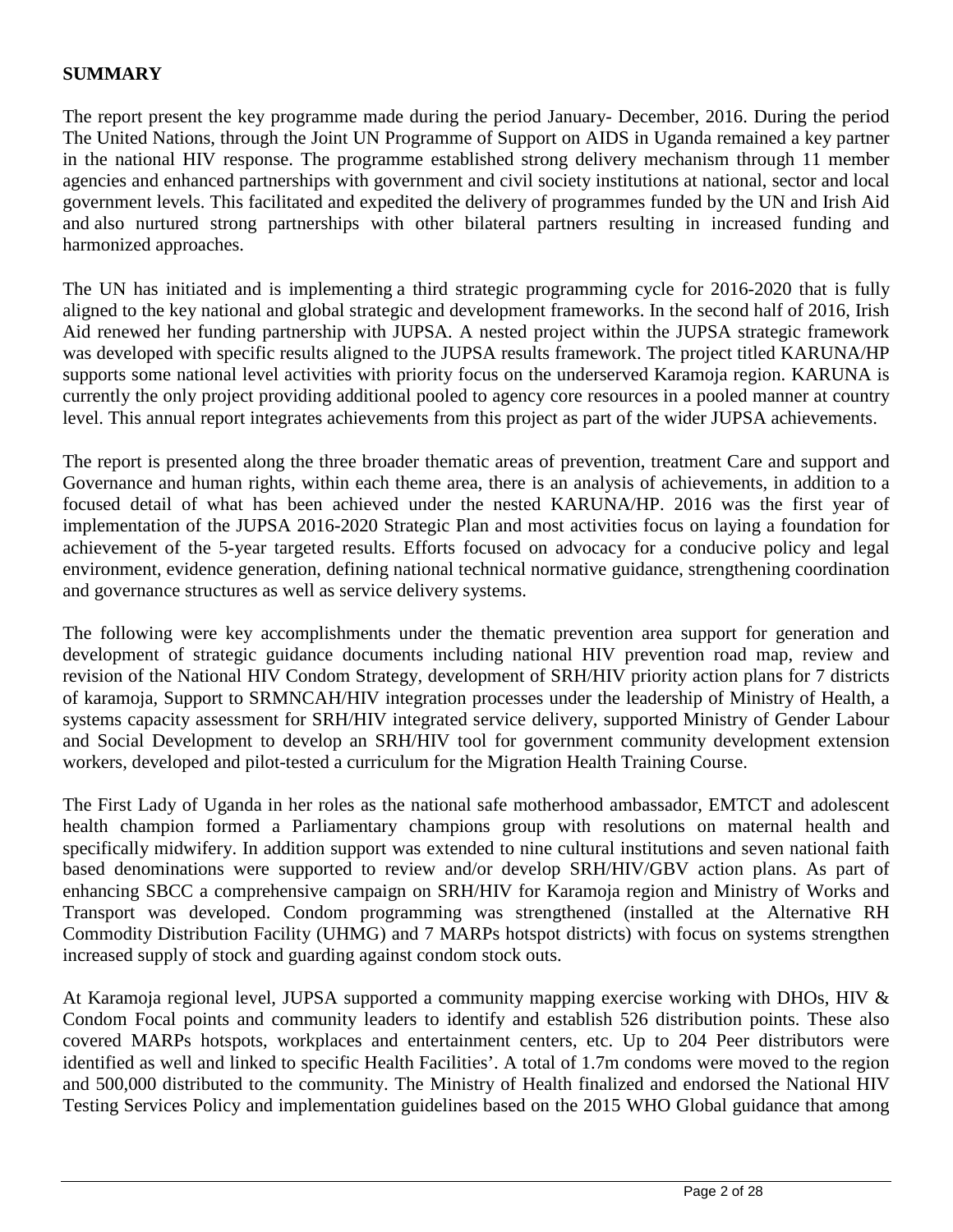other aspects provide for access to unaccompanied young adolescents from 12 years of age . supported procurement and distribution of 300 reusable Safe Male Circumcision kits and 30 sterilizers for 30 lower level health facilities.

Under treatment and care thematic area the following were achieved: The UN Team provided technical and financial support to the MoH to develop and update components of the National Consolidated HIV Prevention and Treatment guidelines based on the 2015 WHO guidance. The Ministry of health is currently being supported with technical and financial support to develop and update the national comprehensive HIV training package as well as the related tools and job aides. The UN Joint Team continued to strengthened national capacity for uninterrupted supply of essential commodities such as ARVs, HIV test kits and EID related logistics and supplies. Following finalization of the tool, the UN family leveraging on both core and JUPSA funding, supported the orientation of 70 National and Regional mentors on the updated mentorship tool.

Within the governance thematic area, there was noted improvement in reporting as evidenced by holding of the joint annual AIDS review, the 2016 country HIV progress report and finalization of Karamoja baseline study report. Systems for data management including DHIS 2 and GBV data bases have been enhanced to provide timely and accurate reports. Further there has been noted support for the preparation of concept note under Global Fun, finalization of process for the national Aids Spending assessment, finalization of national HIV resource mobilization strategy and the launch of the KARUNA/PACK HIV programme in Karamoja.

Notwithstanding the achievements registered at the national and regional level, there are still constraints that impact on programme delivery.

Disparities exist in programme coverage with some regions underserved such as the Karamoja sub-region. The baseline study raised a number of service gaps that exist in Karamoja region. Across all the districts in the country there is still suboptimum service delivery for prevention and treatment services. JUPSA plans to support programming in the region to inspire optimal coverage and document practices for replication in other sub-regions. The engagement in the Global Fund and PEPFAR Country operation plan processes provides a platform for the UN to advocate for equitable allocation of resources and serving the areas whose coverage is low.

The noted weak health and social services systems coupled with a long dry spell have put a strain on the already constrained sector especially in the Karamoja region. JUPSA will engage with the wider development groups including Health Development group, the AIDS Development Partners Group and the Karamoja Development group for engagement on key issues for a harmonized position of support.

Being the first year of a five year programme, there was noted delayed implementation, but this is expected to gain momentum during the  $2<sup>nd</sup>$  year of implementation.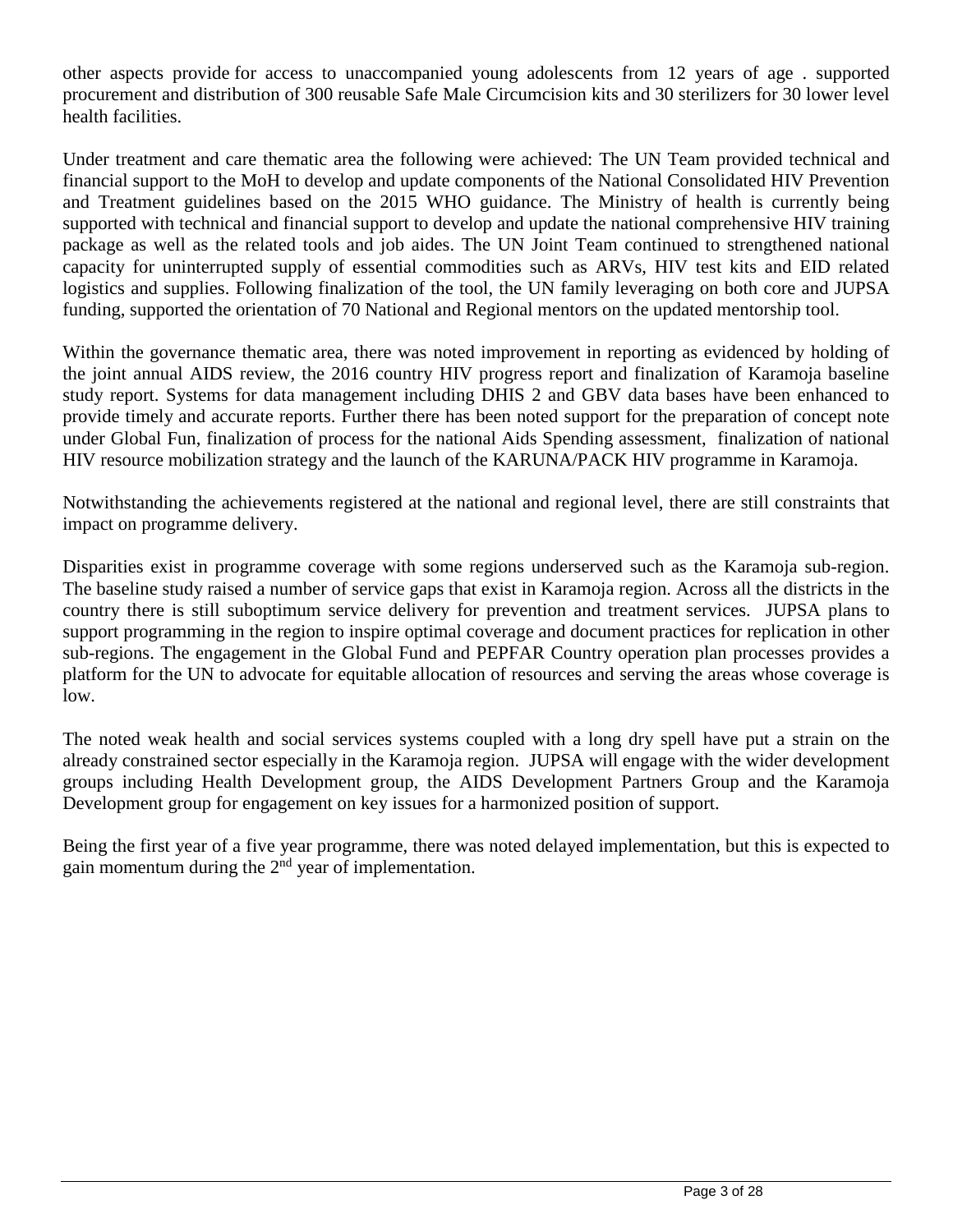### **1.0 Purpose**

This 2016 annual report provides an overview of the Joint UN Programme of Support on AIDS in Uganda (JUPSA) outputs, resources for full implementation and details of achievements. It further gives a synthesis of the Joint Programme (JP) performance highlighting key programmatic achievements and. The report further presents mitigation actions in support of the national AIDS response.

The year 2016 was the first year of implementation of the third Joint UN Programme of Support on AIDS in Uganda (JUPSA) 2016-2020 whose outcomes are presented in Table below. The table further shows the linkages between the National HIV strategic Plan, the United Nations Development assistance framework and the JUPSA outcomes ;

| <b>NSP</b>                                                                                                                                                                                                                                                                | <b>UNDAF</b>                                                                                                                                                                                                                                                                                                                                                                                                         | <b>JUPSA</b>                                                                                                                                                                                                                                                                                         |
|---------------------------------------------------------------------------------------------------------------------------------------------------------------------------------------------------------------------------------------------------------------------------|----------------------------------------------------------------------------------------------------------------------------------------------------------------------------------------------------------------------------------------------------------------------------------------------------------------------------------------------------------------------------------------------------------------------|------------------------------------------------------------------------------------------------------------------------------------------------------------------------------------------------------------------------------------------------------------------------------------------------------|
| NSP Sub-goal 1: To<br>reduce the number<br>of new youth and<br><b>HIV</b><br>adult<br>infections by 70%<br>and the number of<br>new paediatric HIV<br>infections by 95%<br>by 2020                                                                                        | UNDAF Outcome 2.2: By end 2020, strengthened<br>national capacity to deliver improved health outcome<br>and nutrition through delivering preventive, promotive,<br>curative and rehabilitative services that are contributing<br>to: reduced mortality and morbidity, especially among<br>children, adolescents, pregnant women and other<br>vulnerable groups, and sustained improvements in<br>population dynamics | JUPSA Outcome 1.1<br>Increased adoption of<br>safer sexual behaviours among<br>adolescents,<br>young people and MARPS<br>Outcome 1.2: Coverage and utilization of<br><b>HIV</b><br>biomedical<br>prevention<br>interventions<br>delivered as part of<br>integrated health care<br>services scaled-up |
|                                                                                                                                                                                                                                                                           | UNDAF Outcome 2.2: By end 2020, strengthened<br>national capacity to deliver improved health outcome<br>and nutrition through delivering preventive, promotive,<br>curative and rehabilitative services that are contributing<br>to: reduced mortality and morbidity, especially among<br>children, adolescents, pregnant women and other<br>vulnerable groups, and sustained improvements in<br>population dynamics | Outcome 2.1:<br>Utilization of antiretroviral<br>therapy increased towards universal access.<br>Outcome 2. 3: Programs to reduce vulnerability<br>to HIV /AIDS and mitigation of its impact on<br><b>PLHIV</b><br>and<br>other vulnerable<br>communities<br>enhanced.                                |
| NSP Sub-Goal 4:<br>effective<br>and<br>An<br>multi-<br>sustainable<br>sectoral HIV/AIDS<br>delivery<br>service<br>system that ensures<br>universal access and<br>coverage of quality,<br>efficient and<br>safe<br>the<br>services<br>to<br>targeted population<br>by 2020 | UNDAF Outcome 2.5: By end 2020, a multi-sectoral<br>HIV & AIDS response that is gender and age-<br>responsive, well-coordinated, effective, efficient and<br>sustainably financed to reverse the current trend and<br>reduce the socio-economic impact of HIV and AIDS                                                                                                                                               | JUPSA Outcome 3.1: A well-coordinated,<br>inclusive and rights based multi-sectoral HIV and<br>AIDS response that is sustainably financed to<br>reverse the current trend of the epidemic<br>JUPSA Outcome 3.2: Capacity to implement and<br>coordinate the JUPSA interventions                      |

Various JUPSA outputs feed into the five JUPSA outcome areas. Identified JUPSA indicators guide development of the JUPSA annual workplan with annualized targets.

In the first half of 2016, Irish Aid renewed her funding partnership with JUPSA. A nested project within the JUPSA strategic framework was developed with specific results aligned to the JUPSA results framework above. The project titled KARUNA supports some national level activities with priority focus on the underserved Karamoja region. KARUNA is currently the only project providing additional pooled to agency core resources in a pooled at country level.This annual report integrates achievements from this project as part of the wider JUPSA achievements. Table 3 below presents an alignment of JUPSA outcome areas and KARUNA objectives: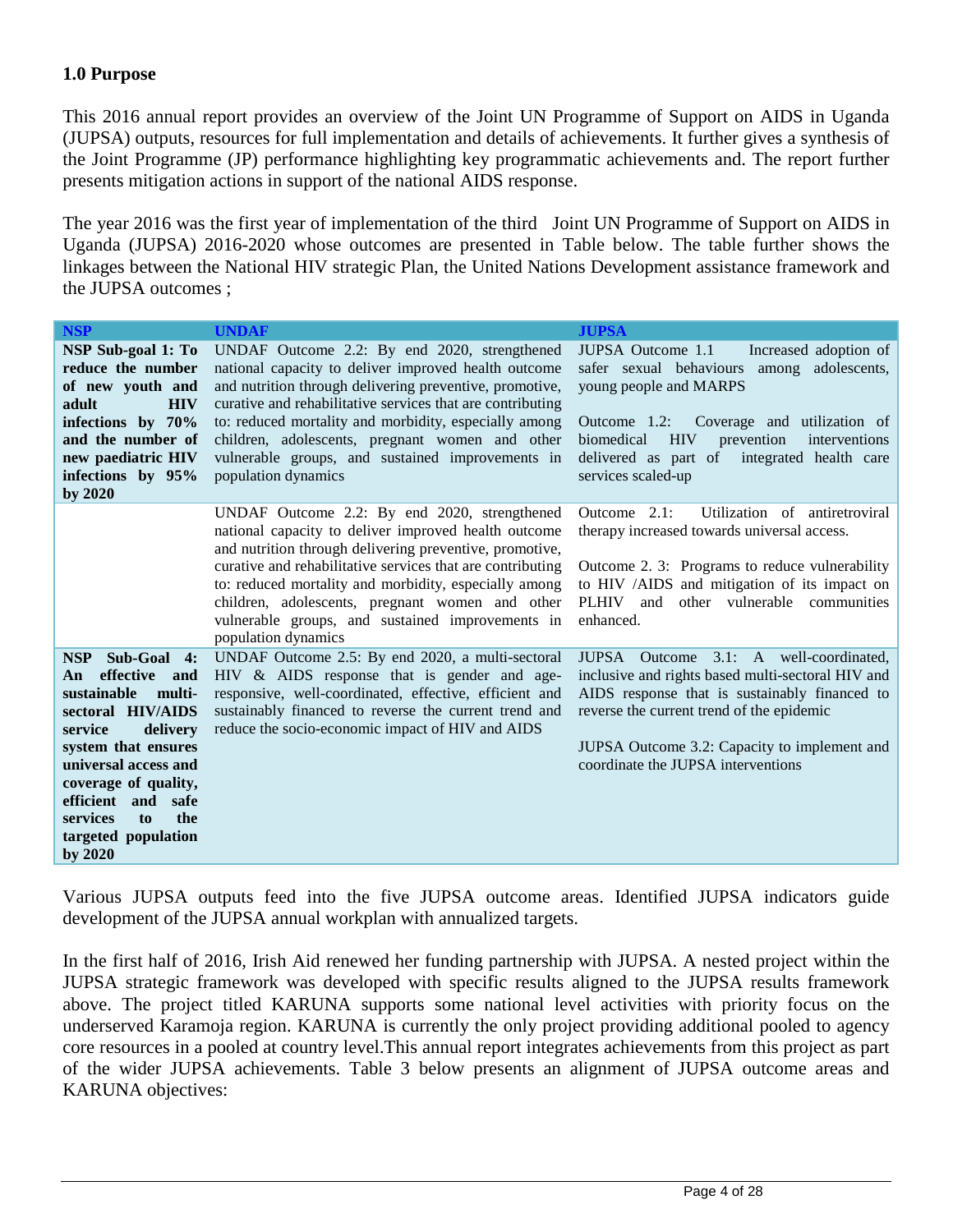| <b>JUPSA</b> outcome areas                                                                                                                                                                                                                                                                                                                                                         | Karamoja United Nations HIV Programme<br><b>Objectives</b>                                                                                                                                                                                                     |
|------------------------------------------------------------------------------------------------------------------------------------------------------------------------------------------------------------------------------------------------------------------------------------------------------------------------------------------------------------------------------------|----------------------------------------------------------------------------------------------------------------------------------------------------------------------------------------------------------------------------------------------------------------|
| 1.1 Increased adoption of safer sexual behaviors<br>among adolescents, young people and MARPS<br>1.2 Coverage and utilization of biomedical HIV<br>prevention interventions delivered as part of<br>integrated health care services scaled-up<br>2.1 Utilization of antiretroviral therapy increased<br>towards universal access<br>2.2 Quality of HIV care and treatment improved | 1. To scale up coverage, utilization and access<br>to quality SRH, HIV prevention, treatment,<br>care and support services for adolescents (10-<br>19 years) and young people (10-24 years) in<br>Karamoja sub-region over the period 2016-<br>2020            |
| 2.3 Programs to reduce vulnerability to HIV/AIDS<br>and mitigation of its impact on PLHIV and other<br>vulnerable communities enhanced                                                                                                                                                                                                                                             | To address socio-cultural and economic<br>2.<br>barriers that hinder HIV preventive behaviors<br>and constrain timely access to sexual<br>reproductive health, HIV prevention,<br>and care services<br>treatment<br>among<br>adolescents and youth 10-24 years |
| <b>3.1 A well-coordinated, inclusive and rights based</b> 3.<br>multi-sectoral HIV and AIDS response that is<br>sustainably financed to reverse the current trend of<br>the epidemic<br>3.2 Capacity to implement and coordinate the<br><b>JUPSA</b> interventions enhanced                                                                                                        | To strengthen national and Karamoja<br>region's capacity for planning, coordination,<br>sustainable<br>financing and<br>information<br>systems for tracking programs                                                                                           |

# **2.0 HIV Prevention Summary of achievements**

The JUPSA 2016-2020 HIV prevention thematic area contributes to two NSP sub-goals as shown in Table 3 above. JUPSA prioritizes HIV prevention to contribute to national efforts to significantly reduce on the number of new HIV infection so as to reduce HIV-related sicknesses and deaths and investment into HIV treatment. On the other hand, Antiretroviral therapy (ART detailed under the second JUPSA thematic area is also considered a prevention intervention under the combination HIV prevention package that prescribes a focus on behavioural, biomedical and structural interventions. The HIV prevention strategic direction includes two outcomes and six high level outputs (Table 2). The summary of achievements is presented under each of the output areas

# *Outcome 1.1: Increased adoption of safer sexual behaviours among adolescents, young people and MARPS*

### **Output 1.1.1: HIV integrated into investment, annual and financing plans of key sectors that address identified structural drivers of the HIV epidemic**

#### *Strategic guidance for HIV prevention*

Despite impressive reductions in numbers of new HIV infections in the country since 2012, Uganda is among the few countries in Sub-Saharan Africa contributing the highest number of new HIV infections annually. The country revived her prevention efforts under a specific National HIV Prevention Strategy running from 2011 to 2015 and new guidance towards achieving elimination targets is needed. JUPSA supported Uganda AIDS Commission to initiate the process for drafting of a National HIV Prevention Road Map 2016-2025. A draft is in place pending stakeholder validation and consensus building early 2017. The Roadmap is hinged on the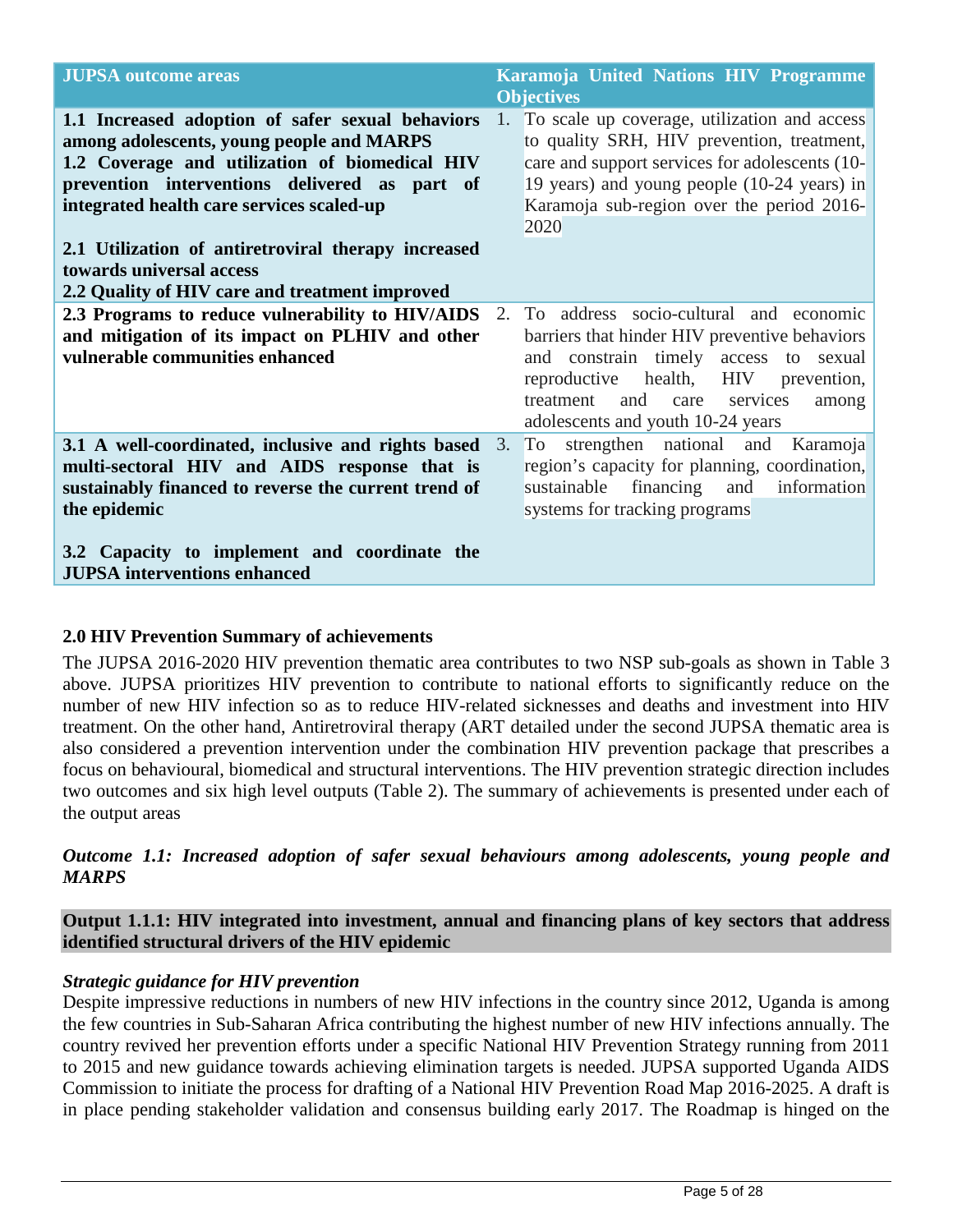country's 2015 HIV Investment case targets and will facilitate domestication of global HIV program targets emanating from the 2016 UNAIDS High Level Meeting. The Roadmap will also provide an accountability framework for achievement of targeted results

# *Integration of HIV into development programming*

Uganda AIDS Commission was supported to conduct consultations with government sectors on HIV and development and recommendations from the process confirmed a need for updating the 2008 macro-economic HIV impact assessment to generate evidence that will influence short and medium term sector development planning. A study concept note was developed and approved by key stakeholder for implementation in 2017. Seven districts from the Karamoja region were supported to develop SRH/HIV priority action plans and approaches for integration into district development plans also agreed on. In addition, Orientation of the country's new political leadership on SRH/HIV integrated programming was conducted covering selected members of Parliament, district political leaders and members of district AIDS Coordination Committee in seven Karamoja districts. The intervention that reached about 200 leaders acknowledged the critical role of leadership in sustainable programming, oversight and accountability for results

*Integration of HIV into sexual reproductive maternal neonatal child and adolescent health (SRMNCAH) services***:** SRMNCAH/HIV integration is globally acknowledged among the approaches for achievement of the newly established Sustainable Development goals. HIV has previously been addressed as emergency with programmes and services delivered in a vertical manner. The global funding landscape currently requires systematic transition to supporting resilient and sustainable systems that can ably address many other challenges and the SRMNCAH platform is among directly related systems of focus. During the reporting period, JUPSA provided technical and financial support to various SRMNCAH/HIV integration processes under the leadership of Ministry of Health:

- A rapid assessment on implementation of the 2012 National SRH/HIV Linkages and Integration Strategy was conducted and outcomes were utilized to draft a revised Strategy due for validation and endorsement in 2017.
- Health sector systems development aspects were supported to enhance integrated programme delivery. A multi-partner, multisectoral National SRH/HIV integration Task Team chaired by the Director General of Health Services was established by the Ministry of Health to spearhead harmonized and expanded SRH/HIV programming and service delivery.
- The first National SRH/HIV Stakeholder meeting was held bringing together various partners from national and district levels who shared experiences and made input into the draft Linkages and Integration strategy.
- District level SRMNCAH/HIV platforms were facilitated in the 7 Karamoja districts to promote dialogue and harmonized approaches.
- A systems capacity assessment for SRH/HIV integrated service delivery was also conducted in the Karamoja region and findings will be utilized to inform district and facility level improvements in 2017.
- A rapid/desktop assessment on SRH/HIV integration in the 2014 country Concept note, granting process and programme implementation was conducted and outcomes will be utilized to inform development of the next country concept note early 2017

The First Lady of Uganda in her roles as the national safe motherhood ambassador, EMTCT and adolescent health champion formed a Parliamentary champions group with resolutions on maternal health and specifically midwifery. The forum will also be utilized to advocate for strengthened SRMNCAH/HIV integrated approaches and continuation of the national EMTCT campaign.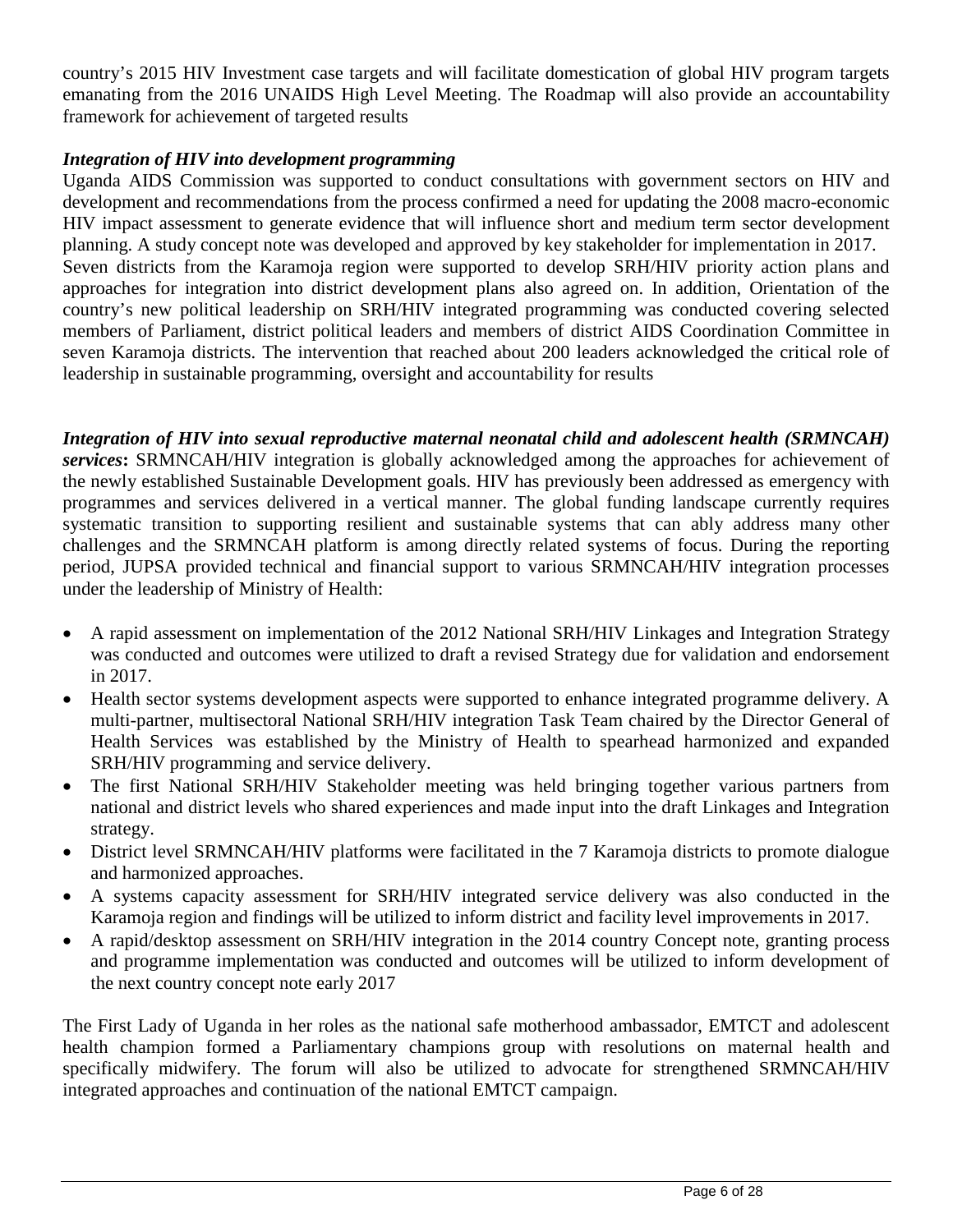# **Output 1.1.2: Programmes addressing underlying socio-cultural and economic drivers of the HIV epidemic expanded**

*Socio-cultural factors* contribute significantly to the spread of HIV in the country. Cultural and religious leaders are among key gatekeepers that can transform societal norms, values and practices to enhance prevention behaviours and promote service uptake at community level. Similarly, there has been under exploitation of existing structures in the social development sector to deliver SRH/HIV messages to the mainly community members (often the most vulnerable) the system interfaces with. JUPSA sustained support for developing local systems capacity to identify and address socio-cultural drivers of the HIV epidemic in communities.

- Nine cultural institutions (Buganda, Tooro, Busoga, Karamoja, Acholi, Lango, Busoga, Bugisu, Tieng Adhola) were supported to review and/or develop SRH/HIV/GBV action plans, M&E and resource mobilization strategies that are intended to expand leadership ownership, mobilization of locally available resources for SRH/HIV programme expansion, community mobilization for uptake of services and mutual accountability. Ministry of gender entered into MoUs (cleared by the Government Solicitor General) that allow for transfer of funds to these cultural institutions to develop their systems to manage their programmes. MoGLSD retains the support supervision and mentorship role to maintain focus on national policy and quality community programming.
- Seven faith denominations (Church of Uganda, Moslem Supreme Council, Seventh Day Adventist, Orthodox Church, Born Again Federation, Baptist Union of Uganda, and the Women's Conference under Miracle Centre Churches) all organized under the Inter Religious Council of Uganda (IRCU) were supported to review and/or develop SRH/HIV action plans define their M&E plans and orient leaders at national, sub-national and lower levels to mobilize communities hinged on previously agreed leadership handbooks on SRHMNCAH/HIV/GBV. About 700 religious and cultural leaders were oriented on SRMNCAH/HIV/GBV tools developed by respective institutions to support integrated messaging in routine work.
- About 2.5 people are estimated to have received SRH/HIV messages through platforms of cultural and religious institutions during the year including radio programming and integration of messages into routine community mobilization work.
- UN supported Ministry of Gender Labour and Social Development to develop an SRH/HIV tool for government community development extension workers. A draft is in place developed pending validation and endorsement in 2017. The tool will inspire institutionalized services through the social services sectors at minimal additional resource investment

# *Gender equality, women, girls and HIV*

JUPSA mobilized and built capacity of cultural leaders in Buganda Kingdom to champion reforms for common cultural norms and practices that make women and girls vulnerable to HIV infections in Uganda:

Through support to the **Nnabagerekka Development Foundation, Her Royal Highness the Queen of Buganda- the Nnabagerekka mobilized, sensitized and built capacity of cultural leaders from various counties of the Buganda Kingdom. A total of 150 (108men, 42feamale) cultural leaders from 3 counties of Buddu, Mawogola and Busujju in Bugabda Kingdom including Honourable Ministers** of Health, Gender, and Culture and technical teams were trained as stewards of the reform campaign on gender equality. The Campaign pitched in "Obuntubulamu concept" which literally translates to mean "the alignment of basic cultural values within an individual or society" was meant to promote some of the values that the Ganda people still cherish, and if well nurtured would reduce the vulnerabilities that young women and adolescent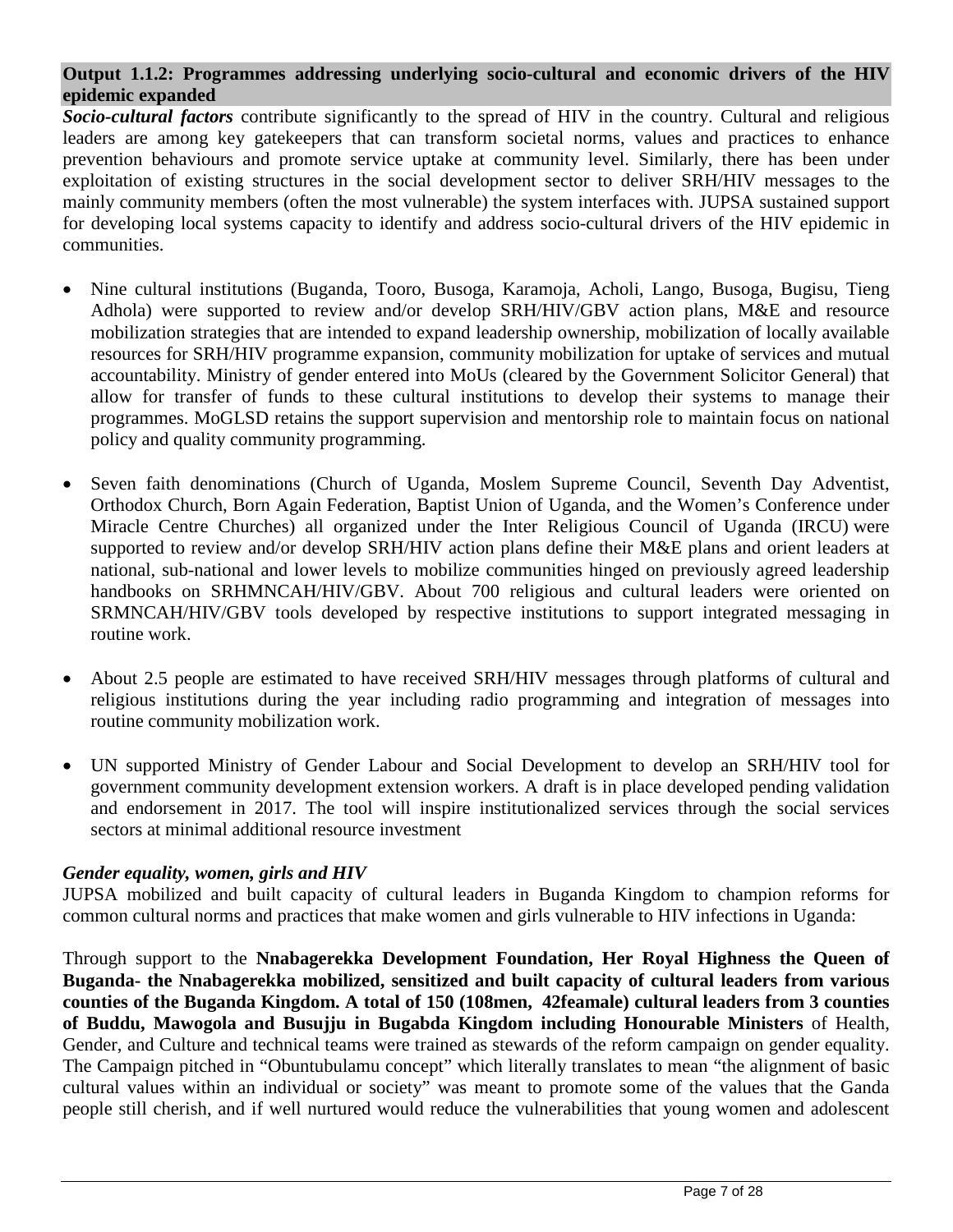girls face in the context of HIV. These values included Ensonyi (dignity), *Obugunjufu* (intelligence), *Obwetowaze* (humility and respect for others), *Okufaayo* (empathy), *Obuyonjo* (hygiene), *Obuvunanyizibwa* (responsibility), *Okweyimirizaawo* (self-reliance), *Empisa* (morality), *Obukulembeze* (leadership), *Obwerufu* (transparency) *Obwesimbu* (integrity) and *Amazima* (honesty). To support the Campaign, JUPSA provided technical guidance and resources to develop messages that were used to mobilise and sensitize the leaders using various media – theme songs and drama; radio messages, paper posters and cloth printings.

# *Sexual reproductive health and rights (SRH&R) and HIV/AIDS.*

The HIV epidemic in the country is partly driven by the lack of awareness of individual rights but also the limitations in developing rights-based programme and service delivery approaches. Some studies for example had documented denial of services at health facilities on the basis of age, gender and HIV status while for other groups such as the disabled services are not tailored to enhance their access. During 2016, JUPSA supported several initiatives:

- A national inquiry concerning the exercise of reproductive rights and right to sexual and reproductive health was conducted by the National Human Rights Commission. Outcomes were utilized to develop an accountability tracking tool for SRH&R that will be integrated into human rights monitoring tools once validated and pretested in 2017
- Ministry of Health conducted a pilot on rights to access to RMNH/FP services including a focus on maternal death audits at Naguru Hospital in Kampala. Outcomes will be utilized to inform reviews of service delivery models in the health system
- Ministry of Health spearheaded processes for development of a national SRMNCAH scorecard in 2015 that will be applied at facility and other levels to establish quality of rights-based services. Related to this JUPSA supported a CSO, the Uganda National Health Consumers Organization (UHCO) to consult among civil society partners and community members to develop a community rights awareness and accountability tool that will be utilized to generate civil society shadow reports on delivery of health/SRH/HIV programmes to inform evidence based-advocacy for rights-based programming
- JUPSA contributed to a study by the International Community of Women Living with HIV ( $(ICW+)$ Uganda Chapter) in 2015 on violation of SRH rights for women living with HIV in the health care system. As a follow-up intervention in 2016, ICW+ was supported to develop an advocacy strategy and materials that were validated by stakeholders for roll-out in 2017.
- JUPSA supported a sex worker-led organization (Lady Mermaid) to conduct systematic consultations in the community and develop an advocacy paper that they can be facilitated to present at different fora for expanded rights-based SRH/HIV programming for unique but currently illegal population groups

#### **Output 1.1.3: Social and behaviour change communication focusing on adolescents, young people and key populations**

- A comprehensive SBCC campaign on SRH/HIV for the Karamoja region was developed. A formative study was conducted and outcomes utilized to design the region specific campaign and communication materials some with focus on condom use for dual protection. Campaign implementation begins in 2017
- JUPSA provided technical support to UAC and Ministry of Works and Transport (MoWT) to develop the National HIV Social and Bahaviour Change Communication (SBCC) Strategy for fishing communities in Uganda, and the National Action Plan (NAP) for HIV and Mobility for the Ministry of Works MARPS Sector (2015/16-2017/18). The SBCC Strategy is aligned with the NSP for HIV and AIDS (2015/2020) and MARPs Priority Action Plan (2015-2017). The strategy will guide HIV SBCC message developer and implementing partners to target specific components of the desired change outcomes among the fishing communities through a coordinated process guided by UAC and MOH and in collaboration with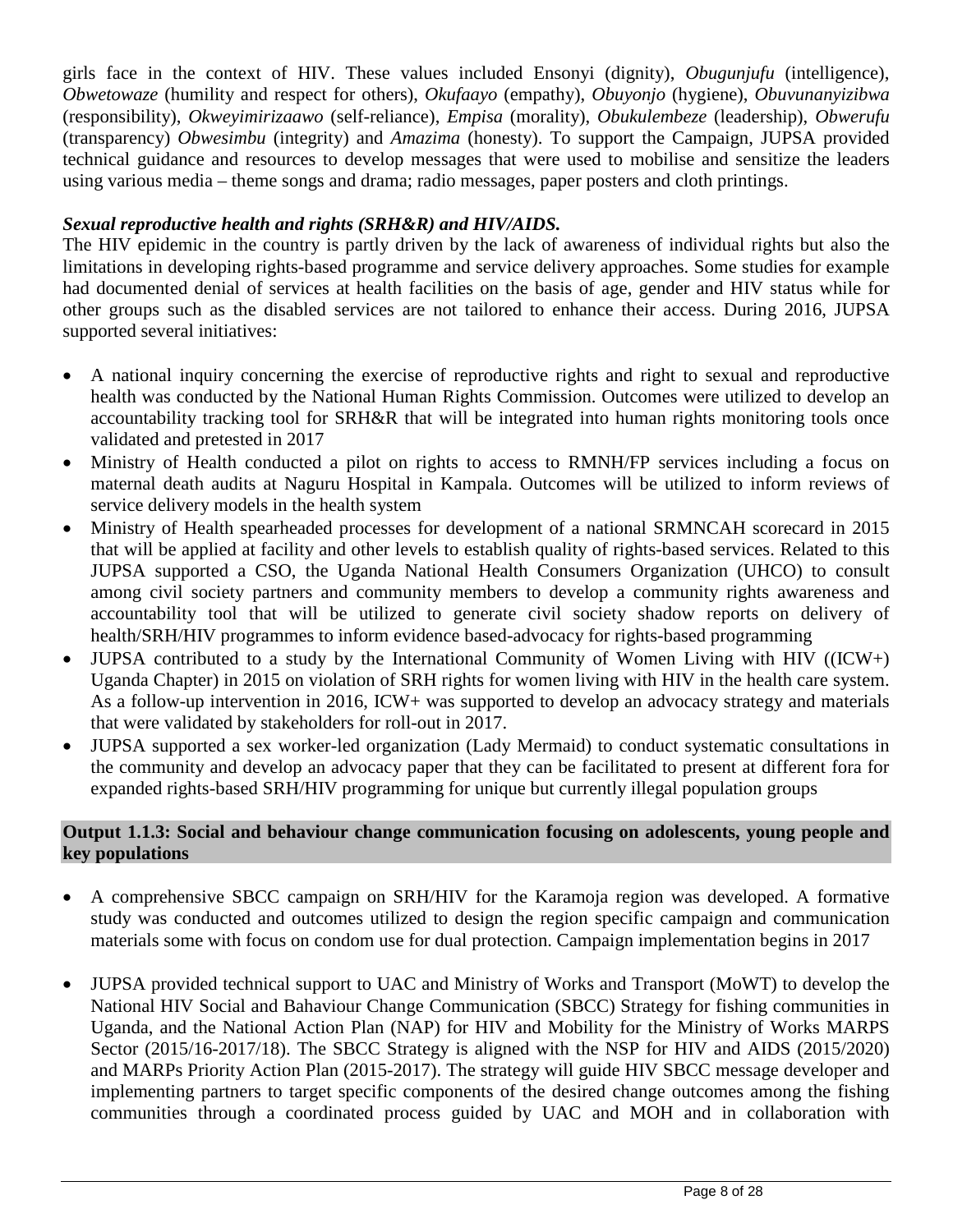development partners and other stakeholders. On the other hand, the NAP will facilitate a coordinated response among the MoWT, its agencies and stakeholders in the provision of combination HIV prevention interventions to the key populations and host communities at hotspots along the transport corridor in Uganda.

• Working closely with MOH and UAC, JUPSA support development of a Radio Drama Series titled 'The Desire' (in Luganda and Luo languages). This initiative is part of the national social and behavioral communication campaign to address the HIV behavior aspects for migrants/MARPS in hot spots along the transport corridor and cross-border points. The 13-episode drama series covers contraception, HIV counseling and testing and condom use. The drama has been aired on local radio FM stations – Buddu FM in Masaka and Kibanda FM in Kigumba- Masindi with great appreciation by the target communities of Rakai (Mutukula border post and Kasensero Landing Site), Bweyale Town Council and the surrounding districts. As a result, knowledge on HIV and STI's prevention, risk perceptions, sexual behaviours and potential harmful social norms has substantially increased.

#### **Output 1.2.1: Availability of stocks of HIV prevention commodities at service delivery points**

JUPSA is a key player in comprehensive condom programming the country with a focus on ensuring easy access to a condom for every high risk sexual encounter. In 2016, there was focus on systems strengthening, programme coordination and management & advocacy for leveraging partner resources for expanded comprehensive condom programming (CCP) with the following achievements:

- 1. Findings from a 2015 condom programme assessment informed the drafting of the revised National Condom Programming Strategy and the 1st National Condom 5-year Operational Plan pending government endorsement early 2017.
- 2. The National Condom Coordination Committee at Ministry of Health was fully functional mobilizing and coordinating actions of the various actors for harmonized programme delivery.
- 3. A fairly adequate amount of 302m male condoms were procured and received in the country in 2016 all from Global Fund. About 240m of condoms in the country were distributed including 30m 2015 JUPSA stock. There were no reported condom stock-outs at the national warehouse levels. JUPSA contributed 1.2m (all) of the female condoms.
- 4. The National Condom Logistics Information Management System (CLMIS) developed in 2015 with JUPSA support was installed at the Alternative RH Commodity Distribution Facility (UHMG) and 7 MARPs hotspot districts with training of about 30 users. Maiden reports from the CLMIS are expected early 2017.
- 5. UNFPA has previously contributed to the capacity building of the National Drug Authority (NDA) to handle post shipment issues. NDA was in 2016 able to test and clear all condom backlog batches and improve the testing turnover rate for the newly procured condoms.
- 6. Male and female condom demand generation initiatives have been sustained in the country largely through leveraging resources from PEPFAR partners who sustained delivery of the 2013 condom campaign initiated by JUPSA. About 4m people are estimated to have been reached with condom information during the reporting period through multimedia channels including radio, television and interpersonal communication approaches
- 7. At Karamoja regional level, JUPSA supported a community mapping exercise working with DHOs, HIV & Condom Focal points and community leaders to identify and establish 526 distribution points. These also covered MARPs hotspots, workplaces and entertainment centers, etc. Up to 204 Peer distributors were identified as well and linked to specific Health Facilities. A total of 1.7m condoms were moved to the region and 500,000 distributed to the community.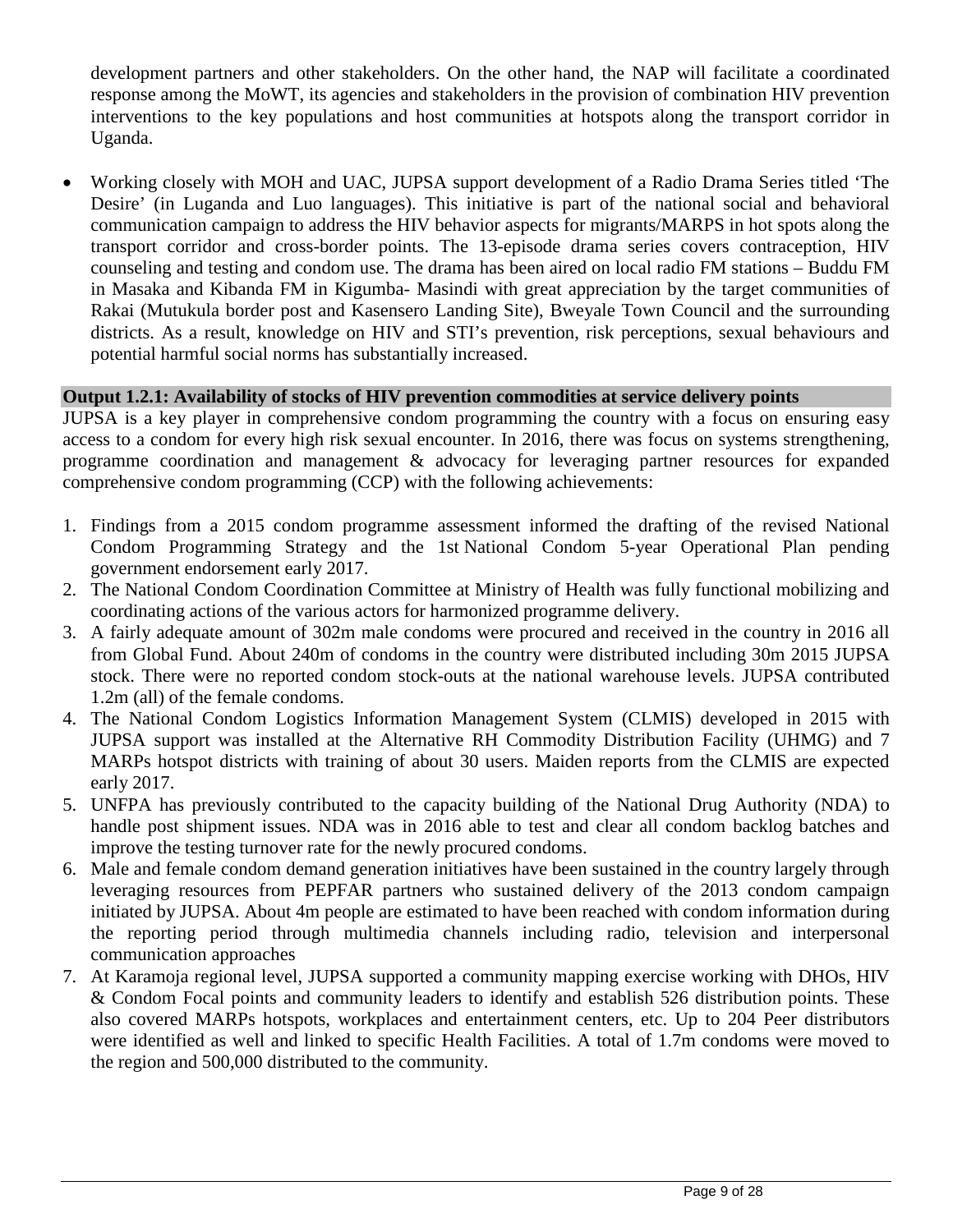8. Through persistent advocacy, the Ministry of Health for the first time approved an initiative for socially marketing Global Fund procured condoms to promote the Total Market Condom programming approach in the country.

2016 condom programming actions, with JUPSA contributions, have greatly enhanced Uganda's achievement of the global standard of 10-step CCP implementation stage considering the focus on the key gaps areas of operational planning and programme monitoring. These have been boosted by JUPSA support to human resources at the MoH condom coordination unit

### **Output 1.2.2: Biomedical HIV prevention interventions delivered to optimal coverage levels**

JUPSA prioritized focus on selected biomedical interventions in line with the 2014 HIV Investment Case that defined high impact interventions. These include, HIV testing, eMTCT, SMC, condom and ART. JUPSA mainly focuses on upstream aspects on programming in this area including evidence generation, development of policies and normative technical guidelines, human resource capacity building and advocacy for focus on systems bottlenecks. During the reporting period, JUPSA provided technical and financial support that led to the achievement of the following:

# **HIV Testing**

- The Ministry of Health finalized and endorsed the National HIV Testing Services Policy and implementation guidelines based on the 2015 WHO Global guidance that among other aspects provide for access to unaccompanied young adolescents from 12 years of age. This is intended to address the legal impediment to access without adult consent for children below 18 years of age. Under the new policy framework, young adolescents will be able to access HIV testing services and those testing positive will be linked to HIV care to receive a full package of HIV/SRH services. JUPSA contributed technical and financial support to processes for review of the previous policy implementation framework and development of the new policy and implementation guidelines.
- Ministry of Health developed the National Consolidated HIV Prevention and Treatment guidelines based on the 2015 WHO guidance
- Ministry of Health updated the National HIV comprehensive mentorship tool and supported the orientation of 70 National and Regional mentors on the updated mentorship tool.

#### **Safe Medical Male Circumcision**

• JUPSA supported procurement and distribution of 300 reusable Safe Male Circumcision kits and 30 sterilizers for 30 lower level health facilities.

#### **EMTCT**

- Following approval of the concept note and IATT mission to Uganda in May 2016, JUPSA provided support to MOH towards planning and startup of implementation of the national EMTCT Impact assessment in 2017 including mapping of the planned 200 survey sites and provision of over 200 smart phones and 2 servers for data collection, storage and processing.
- Efforts at improving retention in care focused on IATT supported case study of progress achieved by Uganda in longitudinal ANC follow up, enhanced monitoring and web-based electronic monitoring through Open MRS. Results show improved retention across the different levels of care facilities
- Districts in Karamoja region were among the sample for ALL-IN assessment in 2016 that have provided broad base data on Adolescent related indicators. Scoping mission in Karamoja region for a quick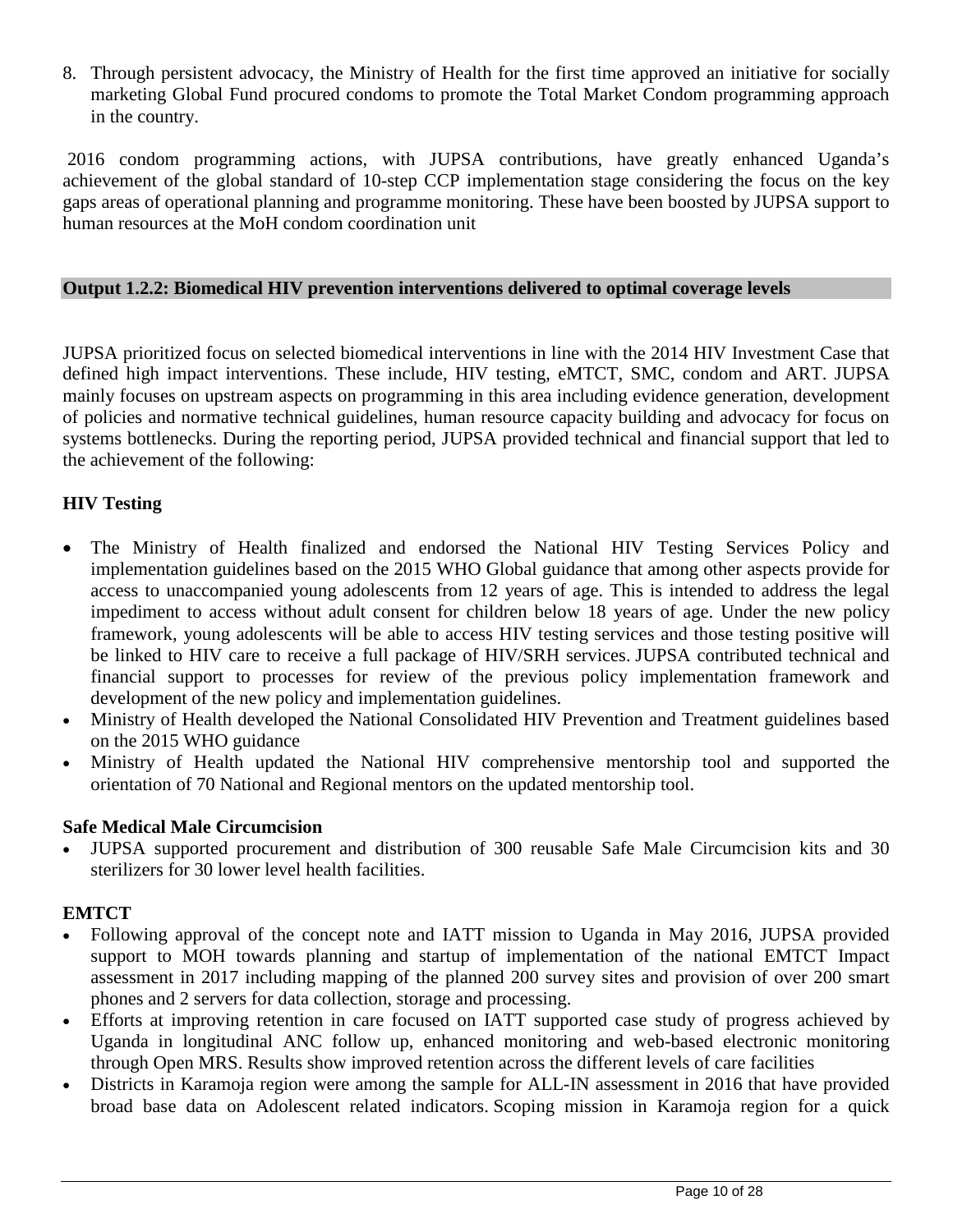identification of Karamoja specific barriers to adolescent HIV care and support. A rapid assessment in Karamoja region on the capacity for HIV testing including EID and VL testing in the districts. Amudat has been prioritized for support in strengthening sample transportation and establishment of a hub system to facilitate sample collection, transportation and reducing turnaround times for EID and VL testing. JUPSA supported IPs (CUAMM and Baylor Uganda) for training of health workers on cohort analysis and monitoring in Karamoja region.

- Mentorship guidelines and tools for Pediatric and Adolescent HIV care were developed for effective mentorship of health workers, including an APPs for clinical mentorship
- 90 midwives were recruited and posted in 30 hard to reach districts; supported formal training for 50 midwives selected and recruited through a district bonding system; supported further training for 20 midwifery tutors to attain degree level qualifications: and built capacity of 18 midwifery institutions to train midwives at international standards. Up to 124 health workers from 100 facilities were trained in Emergency obstetric care in 25 districts and EmoNC equipment procured for 30 districts. There is documented increase in the number of skilled birth attendance and in new family planning users in the 25 supported districts.
- Ministry of Health evaluated, updated and disseminated the Reproductive Health Commodity Security (RHCS) and Alternative Distribution Mechanism (ADM) strategies (2016-2020) targeting securing partner commitment to increase equitable access and availability of RH commodities. An updated Annual contraceptive procurement plan was compiled and guided RH commodity procurements and distribution in 2016 and quarterly RH commodity stock status reports were generated and shared. A total of 140 health workers were trained in supply chain management; and 768 health workers were trained in provision of both short and long term family planning methods using tailored curriculum including the Human Rights Based approach
- A Total Market Approach (TMA) study to segment market for reproductive health commodities in Uganda was conducted and a national consensus building meeting held to agree on the study recommendations. This will inform the strategic direction for Family Planning market segmentation in the Country with the view to maximize limited resources. A national FP formative research study was conducted and findings were utilized to inform development of the national Family Planning Social Behavioral Change Communication Strategy that aims at ensuring accurate, age appropriate and consistent FP messaging targeting various audiences including people living with HIV. As an innovation, the Global Mobile Application (GMA) was developed to increase access to SRH/FP information among young people and linkages to services

# **Programming for MARPs**

JUPSA prioritizes focus on most at risk population groups (MARPS) also known as key populations to expand access to HIV prevention and care services. During the reporting period, JUPSA sustained focus on leadership advocacy for government to embrace rights-based programming at national and local government levels including for MARPs groups that are illegal in the country e.g. sex workers and MSM with a focus on integrating MARPs friendly services into routine health facility services with the following achievements:

• 7 out of the Ministry of Health designated MARPs hubs in the country including Kampala City and municipalities of Wakiso, Mbarara, Fortportal, Hoima, Gulu and Mbale were facilitated to manage MARPs programmes, Five out of the seven targeted MAPRs hubs were functional by end of year having had MoUs signed with Regional Referral Hospitals to host and coordinate friendly MARPS services as well as adequate oriented health workers and peer members in designated facilities around the hubs.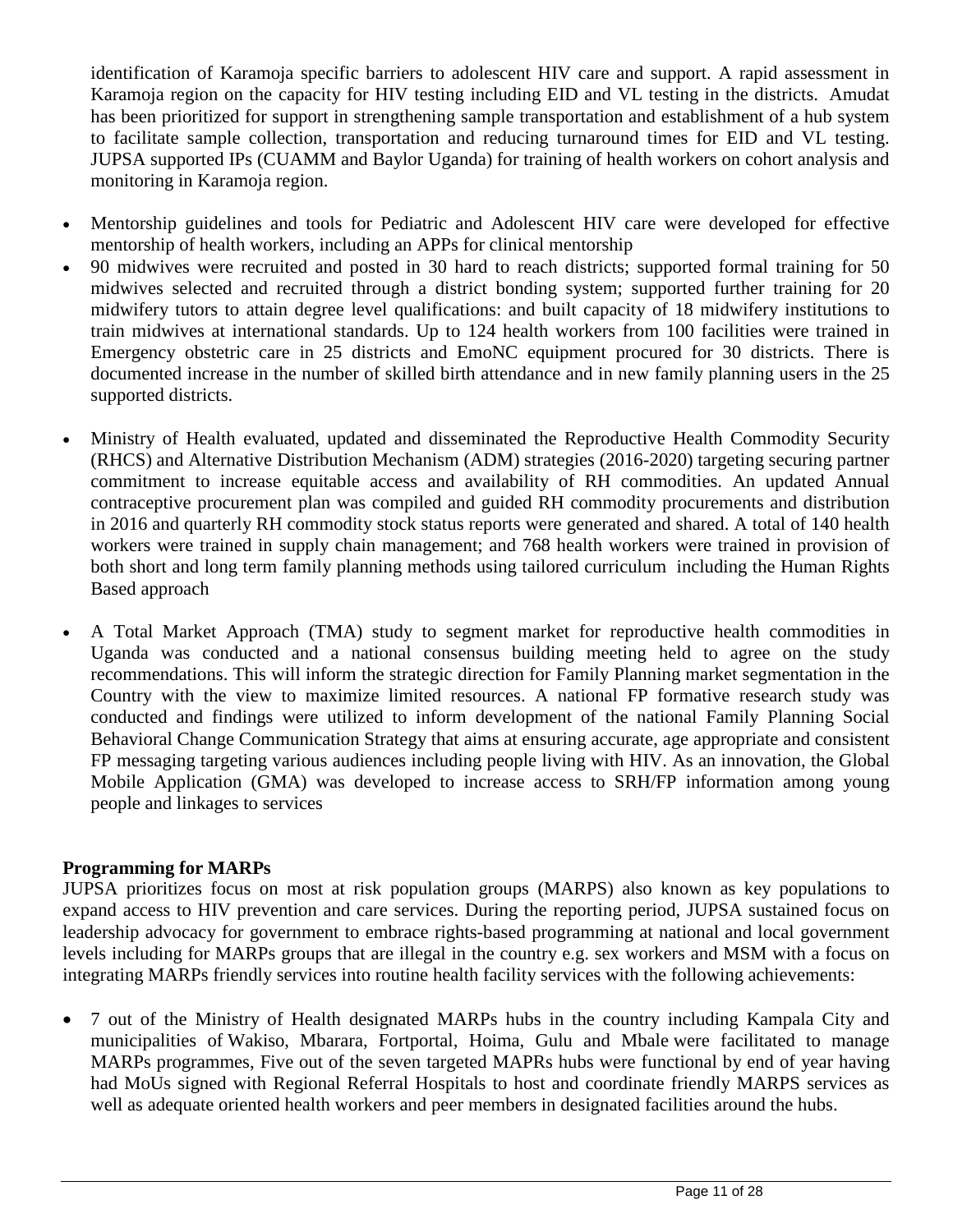- Government endorsed the National MARPs Action Plan boosting the confidence of service providers to act within a regulated policy environment despite the non-supportive legal frameworks. The plan was developed with JUPSA support from 2015
- Evidence from hotspot mapping from 6 JUPSA targeted hubs was utilized to develop district MARPs action plans and M&E frameworks that will form the basis for advocacy for integration of MARPs issues into district and urban centre development programmes in the coming two years.
- Political and civil leadership (about 160) in the 7 MAPRs hubs/urban centres including members of Parliament was mobilized and oriented on SRH/HIV issues with specific focus on MARPs and vulnerable young people. Resolutions for expanded and prioritized programming were also made that will serve as a basis for implementing the UNAIDS Fast Track Cities initiatives in these urban centres for the next 4 years.
- Poverty on one side and mismanagement of spare income on the other side are documented among HIV vulnerability factors for at risk population groups. An assessment of livelihood skills and opportunities was conducted in the 7 hubs and training of about 160 largely female sex workers on life and livelihood skills conducted. These will be followed up through the facilitated MARPs community dialogue with approaches for systematic linkup to existing livelihoods programmes in the various localities
- Through the combined efforts of partners, about 60,000 members of MARPs groups are estimated to have accessed services in the various regional hubs in 2016. Specifically, 10,000 were reached with services during the JUSPSA supported HIV prevention drives conducted in the 7 hubs during the World AIDS Day week. 97 people out of the 10,000 tested HIV positive
- JUPSA contributed to increased coverage of migration-friendly comprehensive SRH/HIV services by building the capacity of health service providers and facilities located along the transport corridors in Kasensero, Mutukula, Lyantonde, Gulu town and Bweyale Town Council in the districts of Rakai, Kiryandongo, Gulu and Lyantonde. The trainings aimed at equipping the Sex Worker Peer Educators and Health Workers with the knowledge and skills necessary for the provision of eMTCT/ Option B+ including family planning, HIV care and treatment services. In total, 216 participants were trained in 5 separate training sessions. The trained were facilitated by IOM and MoH ACP PMTCT trainers and implemented in partnership with other UN agencies and local implementing partners especially private clinics in the fishing communities and hot spots in Kasensero, and Mutukula in Rakai and Lyantonde. Joint technical support supervision was conducted to the districts of Rakai and Wakiso to ensure the targeted fishing communities received quality HIV prevention and SRH services

# **Humanitarian settings**

The UNDAF prioritizes focus on humanitarian settings. JUPSA has translated this principle to expand SRH/HIV programming especially for refugees and host communities in West Nile, Western and South Western Uganda with the following achievements:

In collaboration with the Makerere University College of Humanities and Social Sciences, JUPSA supported development and pilot-testing of a curriculum for the Migration Health Training Course hosted in the Makerere Univeristy School of Social Sciences. Capacity of 21 Makerere University Academic Staff (Professors) and partners as Trainers was built for this course through a Training of Trainers. 29 participants from government departments, Universities, other UN agencies and NGOs with representation from Uganda, Kenya, Tanzania, South Sudan and Rwanda and Norway attended the first training on migration and health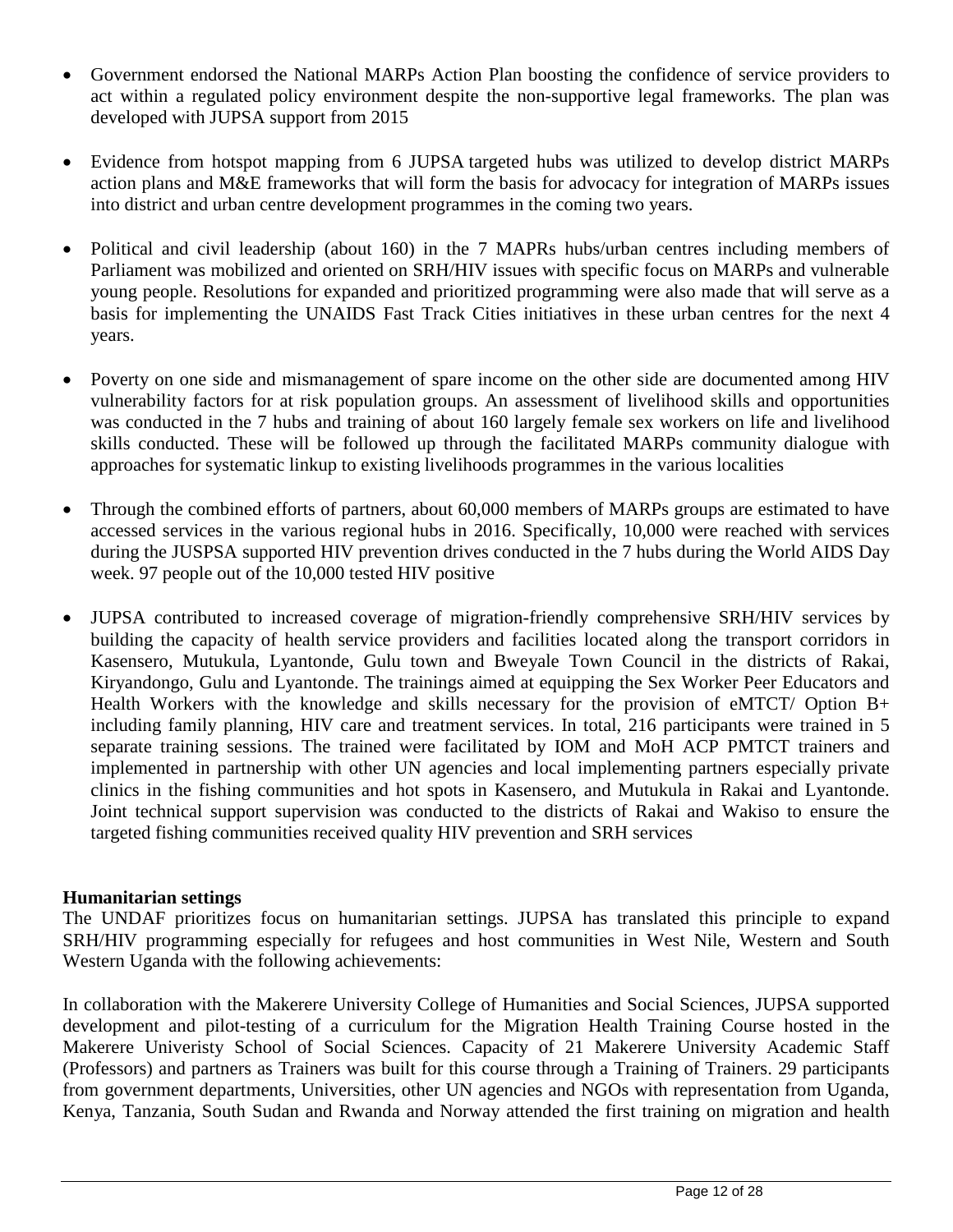held in October 2016. This training program is the first multidisciplinary, university-based program in the region devoted to systematically studying the health consequences of local and international population movements and developing more effective strategies to address them using a human rights-based approach. Within this collaboration, there has been successful integration of migration health into various undergraduate and graduate courses in the School of Social Sciences. Specifically, eight (8) courses in the Departments of Social Work and Social Administration as well as Sociology and Anthropology have been modified to include critical aspects of migration health with focus on topics that cover infectious (HIV) and non-infectious diseases. This annual regional post graduate course will be further developed and accredited to attract transferable credit units.

JUPSA contributes to delivery of the Minimum Initial Service Package for Reproductive Health (MISP) in all refugee settings in the country and contributed to the following results during the reporting period:

- 1. 17,498 pregnant women were attended to by skilled health personnel during childbirth; a total of 7,279 new FP users were served (71% received depoprovera, 20% implants, 6% pills and 3% IUDs); over 2m male condoms were distributed;
- 2. PMTCT services are provided with the midwifery staff and they are part of the maternal and child health services. There are no stand-alone services. Prong 1 and 2 of EMTCT are provided alongside adolescent sexual and reproductive health services and family planning services that are both static and through outreaches to the community. Although the number of ANC visits is high, the proportion of complete ANC coverage (4 complete ANC visits) improved from 77%. Never the less, 78% of all the first time ANC attendants receive EMTCT services. All malnourished and HIV positive pregnant women are part of the supplementary feeding programme. Institutional delivery/skilled delivery improved to 91% which was attributed to improved referrals because additional 3 ambulances were procured, improved infrastructure, equipment and supplies like mama kits and initiated dialogues with CHWs, TBAs, and safe motherhood promoters who refer or escort pregnant women to the health centre. All HIV positive pregnant women are linked to care and adherence is ensured using trained peers (referred to as mentor mothers) that ensure that their peers adhere to treatment and escort them to health facilities. Early infant diagnosis is carried out in all the health facilities with support from Ministry of Health and other NGOs. Exclusive breastfeeding is promoted among the HIV positive mothers as it promotes the AFASS principle 100% of HIV positive delivered planned to exclusively breastfeed. Couple counselling and testing is encouraged at MCH clinics where women that come with their partners are fast-tracked and/or provided with motivational packages with messages. Family 'Know your child status' days are arranged for clients of comprehensive care clinics where all the children are provided with counselling and testing and linked to care early enough.
- 3. 11 youth friendly spaces were established and equipped in 9 refugee settlements in 2016. A total of 76,198 young people were reached livelihood skilling programmes
- 4. A national inter agency GBV technical working group was established in July 2016 co-led by UNFPA and UNHCR in partnership with MGLSD, OPM, UNICEF, and other humanitarian stakeholders. The working group mapped GBV referral actors in the different settlements, reviewed SOPs and jointly monitored implementation noting areas of strength and improvement. A total of 864 GBV cases were recorded in the refugee settings of which 37% were of sexual violence in nature including rape and 63% other types including physical, emotional among others. 1269 reported survivors of GBV received appropriate medical and psychosocial support. 85% of reported rape cases benefited from clinical management within 72 hours of incident; 123,716 young people were reached with information and services on GBV and SRH; and overall, 351,761 women and girls reached with SRH services in humanitarian settings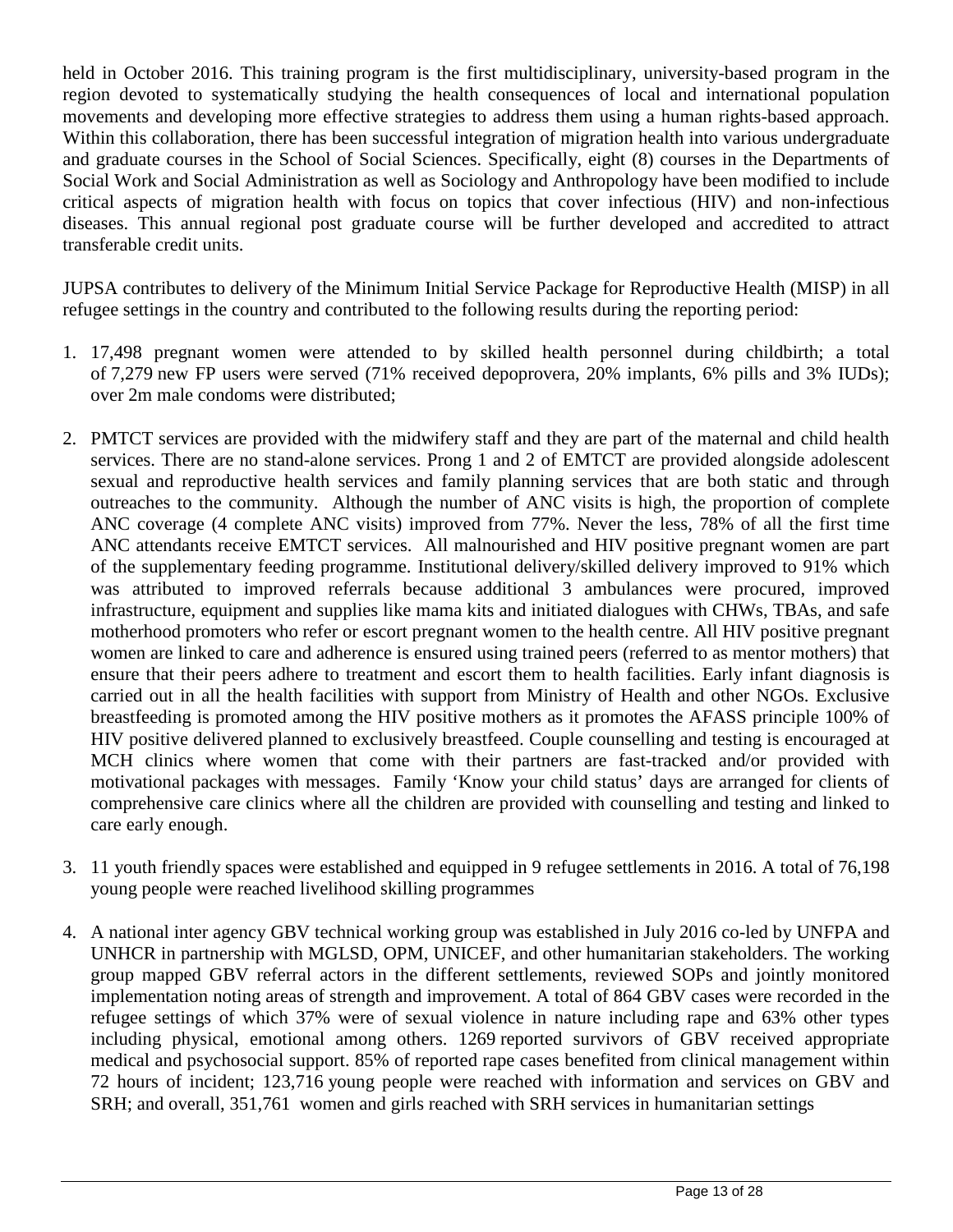- 5. JUPSA supported procurement of post rape kits contributing to 85% of rape survivors in refugee camps receiving appropriate clinical care within 72 hours
- 6. JUPSA support reached 128 settlement-based MARPs (sex workers) continued to be actively followed up on a quarterly basis where they are screened and treated for HIV, syphilis and other STIs as well as pregnancy. 36 new hot spots were mapped and interventions established

#### **Output 1.2.3: SRH/HIV interventions for adolescents and young people delivered at optimal coverage levels**

Evidence shows that most new HIV infections are occurring among you people 17-24 years and especially among young girls. JUPSA prioritizes focus on this population groups specifically on HIV prevention interventions target adolescents and more especially girls 10-19 years, young people 15-24 years, couples and MARPs to increase comprehensive knowledge of HIV prevention, increase the age at sexual debut among adolescents (reduce the proportion of adolescents having sex by age 15 years), reduce risky sexual behaviours (reduce multiple sexual partnerships and increase condom use at high risk sexual encounters, and promote consistent condom use especially among MARPs), impart life skills to adolescent boys and girls, increase awareness about gender based violence (GBV) with special effort to reduce sexual gender based violence, support to GBV community level response mechanisms working with cultural and religious leaders and reduce vertical transmission of HIV. During the reporting period, the following results were achieved:

### **In-school young people**

- Comprehensive Sexuality Education (CSE) was a controversial topic in the country through 2016 and the suspension of CSE related processes by Parliament impacted on HIV prevention interventions among adolescents and young people. Acknowledging the role of religious leaders in this area, JUPSA through the Interreligious Council of Uganda (IRCU) supported dialogues that resulted in a resolution on CSE that will be discussed with the First Lady of Uganda in her capacity as the Minister of Education. Outcomes are anticipated to shape an agreed CSE agenda especially for the in-school young people in the country
- JUPSA sustained support to the Ministry of Education and Sports to integrate sexuality education into the lower secondary education curriculum according to national standards with a specific focus on development of a National Framework on Sexuality Education for In-School Young People intended to address the paralysis on CSE and provide commonly agreed guidance on the country-accepted sexuality education. The framework that is developed through a consultative approach takes into consideration the cultural values, the age specific content and scientific information. Support to the Inter ministerial Committee was sustained to provide a platform for exchange of ideas and policy reform on cross-sector issues
- Young People Living with HIV and AIDS' greater involvement in and increased access to SE services and information and support linkages and referral mechanisms to Youth Friendly Services Friendly Services. Reduction in Stigma and Discrimination among young positives has been reported as evidenced by a successful beauty pageant where young positives were able to assert themselves and openly speak out and demonstrate their capability and skills. Further still, there has been increased visibility and confidence in the programmes for young positives both nationally and internationally. Uganda Network of Young People Living with HIV and AIDS (UNYPA) has been invited to present papers on good practice in International for such as ICASA and in national events, including radio and TV talk shows. BBC made a documentary featuring young positive mothers under auspices of UNYPA.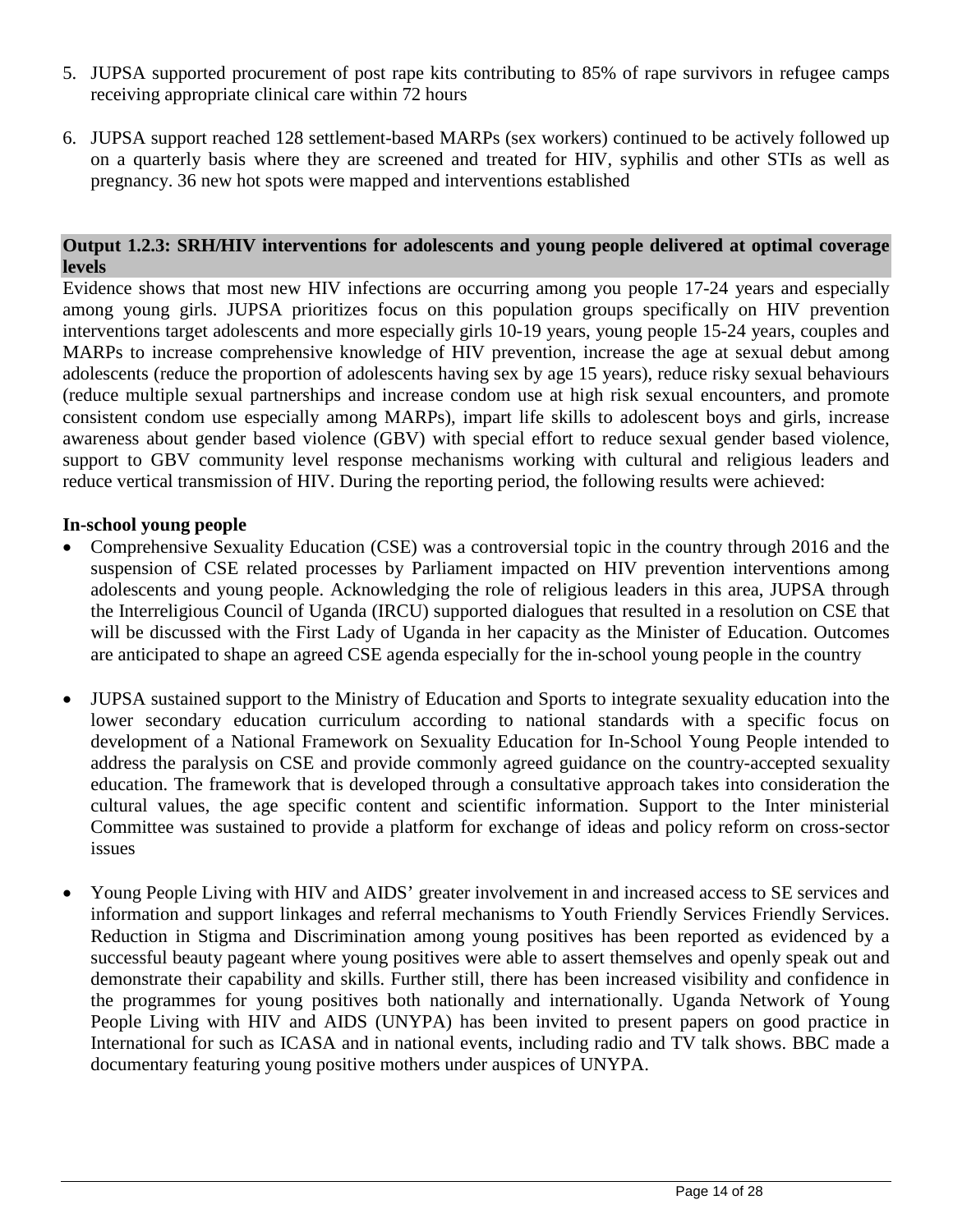- *JUPSA* supported the Ministry of Education and sports to communicate HIV prevention messages through sports and games. This enhanced the participation and involvement of young people through peer-to-peer communication and information.
- Support was prioritized for integration of AYSRH/HIV prevention information and service referrals in informal and formal vocational training for young people with a focus on 23 vocational training institutes and 50 small and medium youth-led enterprises in 2 districts directly contributing to 86,734 young people accessing AYSRH services. Documentation of experiences in these districts is on-going to inform adaptation and replication in other settings.
- Studies done by Non communicable disease alliance (2014) have indicated that the Major killer of females living with HIV is cervical cancer, In an effort to reduce on HIV mortality rate UNDP regional service center in conjunction with UNDP Uganda Country office supported a Non communicable disease STEPS survey to understand the gravity of non- communicable diseases in the general population. Study indicated increasing rate of mortality rates due to mental illness and cancer among the Youth. In an effort to address this problem in 2014, UNDP facilitated the formation of health clubs in four Universities in Uganda, youth leaders in the four universities were facilitated to register health awareness clubs with the University guild offices of Makerere University, Nkumba University, Uganda Christian University and Kampala International University. By the end of 2015, there were over 5000 students currently registered in all four health clubs. Capacity building was done for over 200 members of the university clubs on HIV Prevention in relation to communicable diseases, these groups have formed peer to peer groups that are sensitizing the fellow young people about HIV Prevention and health lifestyles. A communication data base has also been created to facilitate one way mobile phones texts as a mechanism of disseminating information related to HIV and non-communicable diseases among University students. In 2016 the Health club of Makerere University launched a health awareness camping that brought together a total population of 10,000 students who were sensitized on non-communicable diseases and HIV Prevention. Over 200 students tested for HIV Prevention

# **Out-of school young**

While in school adolescents and young people have the opportunity of a platform that can be easily exploited to deliver SRH/HIV information and linkages to services, the country faces a challenges of reaching the diverse out of school young with services. JUPSA contributed technical and financial support to comprehensive adolescent and young SRH/HIV programming processes:

- 1. The Ministry of Gender, Labour and Social Development initiated processes for development of the National Guideline on Sexuality Education for Out-of-School Young People. A draft is in place and work will continue in 2017.
- 2. JUPSA supported decentralized capacity building to address adolescent health workforce skill gaps through training on adolescent and youth friendly SRH/HIV services. Specifically, Ministry of Health and 29 District Local Governments were supported to strengthen delivery of adolescent and youth friendly health services in 53% (271) of all health facilities in the targeted 29 districts. This included training of 20 national trainers who in turn trained 726 health professionals across 19 hospitals, 30 Health Center IVs, 166 Health Center IIIs, 30 Health Center IIs and 26 other health centers as well as training of 100 village health teams. Consequently, UNFPA directly contributed to 867,404 young people access SRH/HIV services (of which 37% sought HIV counseling and testing, 25% ANC, and 38% FP services. Similarly, UNFPA contributed to the strengthening of the school health system for delivery of SRH/HIV information and service referrals in primary and secondary schools in 17 districts. This included training 700 teachers across 608 primary schools and 65 secondary schools in AYSRH/HIV friendly services directly contributing to 52,920 young people accessing SRH prevention services.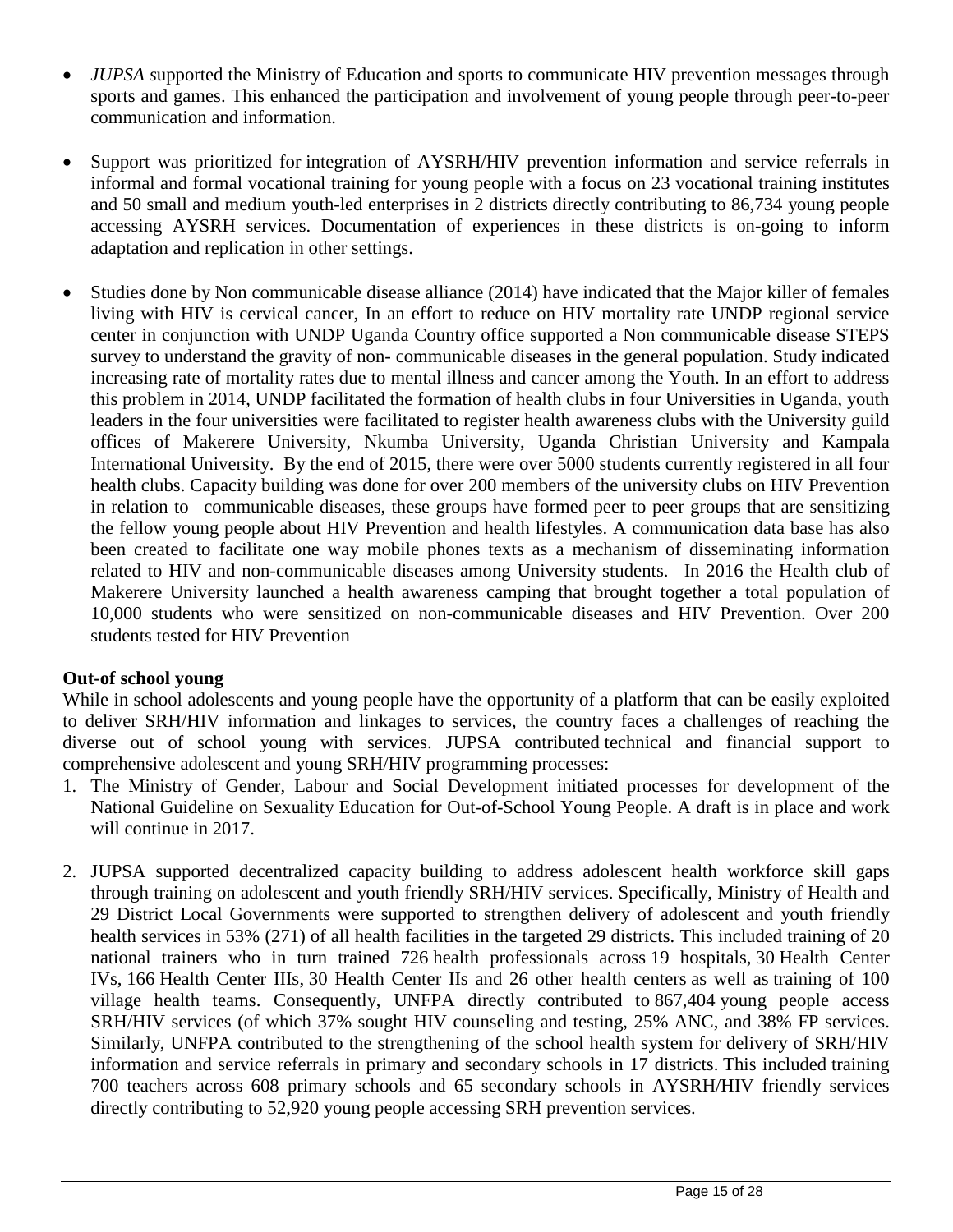- 3. There was continued support to the 'Protect the Goal' Campaign (PtG) through a football tournament for 7 districts in the Karamoja region. Up to 500 young men from 98 sub-counties participated in the tournament, about 60,000 young people were reached with SRH/HIV information and services linked to this tournament including 12,000 taking the HIV test with a positivity rate of 1%.
- 4. JUPSA rolled out the livelihood programmes to improve young people's resilience to SRH problems in targeted districts. Up to 1,112 Empowerment and Livelihoods for Adolescents (ELA) clubs were established across 16 districts in 2016 directly contributing to 22,259 young marginalized girls obtaining prevention information and service referrals on ASRH/FP/HIV and livelihood skilling (basic numeracy and literacy). Acknowledging that the ELA curriculum largely targeted girls and specifically out of school with limited content on HIV, BRAC was supported to review the curriculum and instruction tools to expand focus to HIV and young boys. The new tools will be applied beginning 2017
- 5. Evidence on AYSRH was generated through the National AYSRH Assessment, Adolescent Health Risk Behavior Study, Youth Enterprise Model Mid-line and the Child Marriage and Teenage Pregnancy Formative research, which informed the need to review the Adolescent Health (ADH) policy and service standards especially for marginalized girls
- 6. JUPSA supported ICT innovative approaches to SRH/HIV programming by supporting young people's participation in innovation projects. This resulted in completion of SafePal, GetIN and the Zone projects mobile applications developed and pretested by young people from various backgrounds, and pilot recommendations will be rolled out in 2017. The SafePal application targets real-time reporting of genderbased violence in school and other settings and GetIN focuses on young women access to SRH/maternal health information and services. A national awareness campaign launched as part of the Innovation Accelerator program reached over 185,000 young people and generated a Public Relations (PR) value of over USD 64,000. Through social media programming, more than 1.4 million people have been reached and over 245,000 people directly engaged
- 7. A young people leadership programme (Karamoja Youth Connect) on SRH/HIV programming was established in the Karamoja region. Tools were developed and orientation of identified young people (up to 30) conducted. The young people will be facilitated to participate in the monitoring delivery of programmes and participating in review and other platforms to hold leaders accountable

# *Outcome 2.1: Utilization of antiretroviral therapy increased towards universal access*

# **Output 2.1.1: Guidance provided and capacity built for provision of standard ART care according to the new WHO recommendations:**

The UN Team provided technical and financial support to the MoH to develop and update components of the National Consolidated HIV Prevention and Treatment guidelines based on the 2015 WHO guidance. A fulltime technical consultant was deployed to lead the technical discussions as well as input the contributions of key stakeholders into the consolidated new set of guidelines. In addition, WHO actively participated in the national launch and dissemination of the new guidelines. The 2016 version of the "Consolidated Guidelines for Prevention and Treatment of HIV in Uganda" now expands the HIV "Test and Treat" policy to all adolescents and adults diagnosed with HIV. In compliance with WHO recommendation, all limitations on eligibility for ART among all people living with HIV were removed: all populations and age groups are now eligible for treatment. This is a significant policy change aimed at consolidating the gains made in the past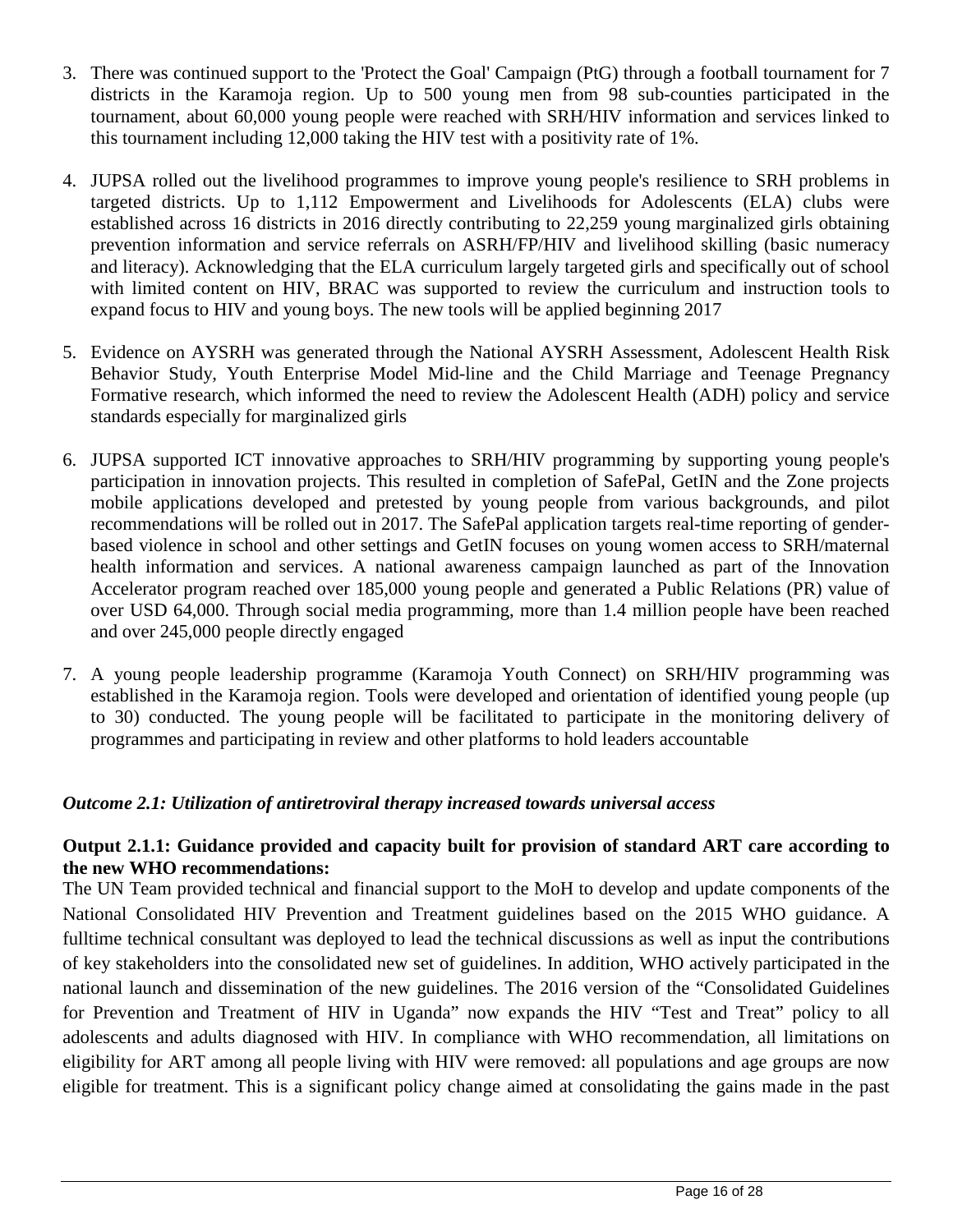decades to reverse AIDS as a public health problem in Uganda. In addition, the guidelines do recommend HIV Pre-Exposure Prophylaxis for HIV uninfected persons at substantial risk of HIV acquisition.

In order to make service delivery easier, the guidelines provide additional guidance on service delivery modalities for targeting different client categories. This will catalyze the pace towards achieving universal access to ARVs. With more targeted approaches for identifying and managing persons living with HIV, there will be efficiency gains creating financial savings for use in procurement of more medicines thereby scaling up treatment for HIV prevention.

The Ministry of health is currently being supported with technical and financial support to develop and update the national comprehensive HIV training package as well as the related tools and job aides.

By the end of September 2016, a cumulative total of 922,140 HIV positive individuals were already initiated on lifelong ART. These include 64,540 out of 89,102 infected children representing a 72% pediatric ART coverage. In addition, 857,600 out of 1, 418,373 infected adults accessed ART representing 61% adult ART coverage. The country also initiated a total of 42,094 HIV positive pregnant women on ART for eMTCT as captured from different entry points such as Ante Natal Clinics (32,280), Post Natal Clinics (5,064) and Maternity wards during labor (4,750).

# **Output 2.1.2: Institutional capacity for procurement and supply chain management systems enhanced**

The UN Joint Team continued to strengthened national capacity for uninterrupted supply of essential commodities such as ARVs, HIV test kits and EID related logistics and supplies. We strengthened our involvement in supporting the logistics information system which allows the country to generate systematic strategic information to guide quantification and forecasting, budgeting and procurement planning, and progress on scaling up access to ARV treatment. Through this system, we are able to consistently track and correct numbers of reported cases with missing ARV regimens. There is strong advocacy from the global level for Uganda strengthen this activity within LMIS to be expanded to other health products in particular HIV diagnostics (RDTs, CD4, VL and EID tests), TB and malaria medicines. This demonstrates that our logistics monitoring system is working well. Capacity for quantification of HIV related commodities has been built in 10 high volume facilities and at national level. We have been able to generate a national ART need and quantified the financial resource gap to meet the anticipated demand for HIV related medicines and laboratory commodities and supplies. An updated ARV procurement plan has been compiled for integration within the Global Fund Concept note.

### **Output 2.1.3: Institutional capacity for tracking, retention and adherence monitoring of PLHIV on treatment strengthened.**

The tracking of patients on ART is crucial for treatment success. The UN Joint Team members view this as an important step towards reducing the viral load in the population. Successful viral suppression ensures reduced HIV transmission and emergency of drug resistant HIV strains. Over the course of 2016, there has been strong focus on strengthening electronic systems that guarantee tracking of individual patients as they stay on ART and in care. The electronic patient monitoring system has been scaled up now over 500 health facilities with support from JUPSA, CDC and other PEPFAR funded implementing partners.

Support was provided to Implementing Partners such as CUAMM and Baylor Uganda for training of health workers on cohort analysis and monitoring in Karamoja region. In addition, the MOH was supported with evidence generation on Uganda's Option B+ follow up and retention achievements through the IATT case studies on maternal cohort retention monitoring. There is therefore, enhanced patient monitoring and with the web based electronic monitoring records (WEMR) across several facilities in the country, more reliable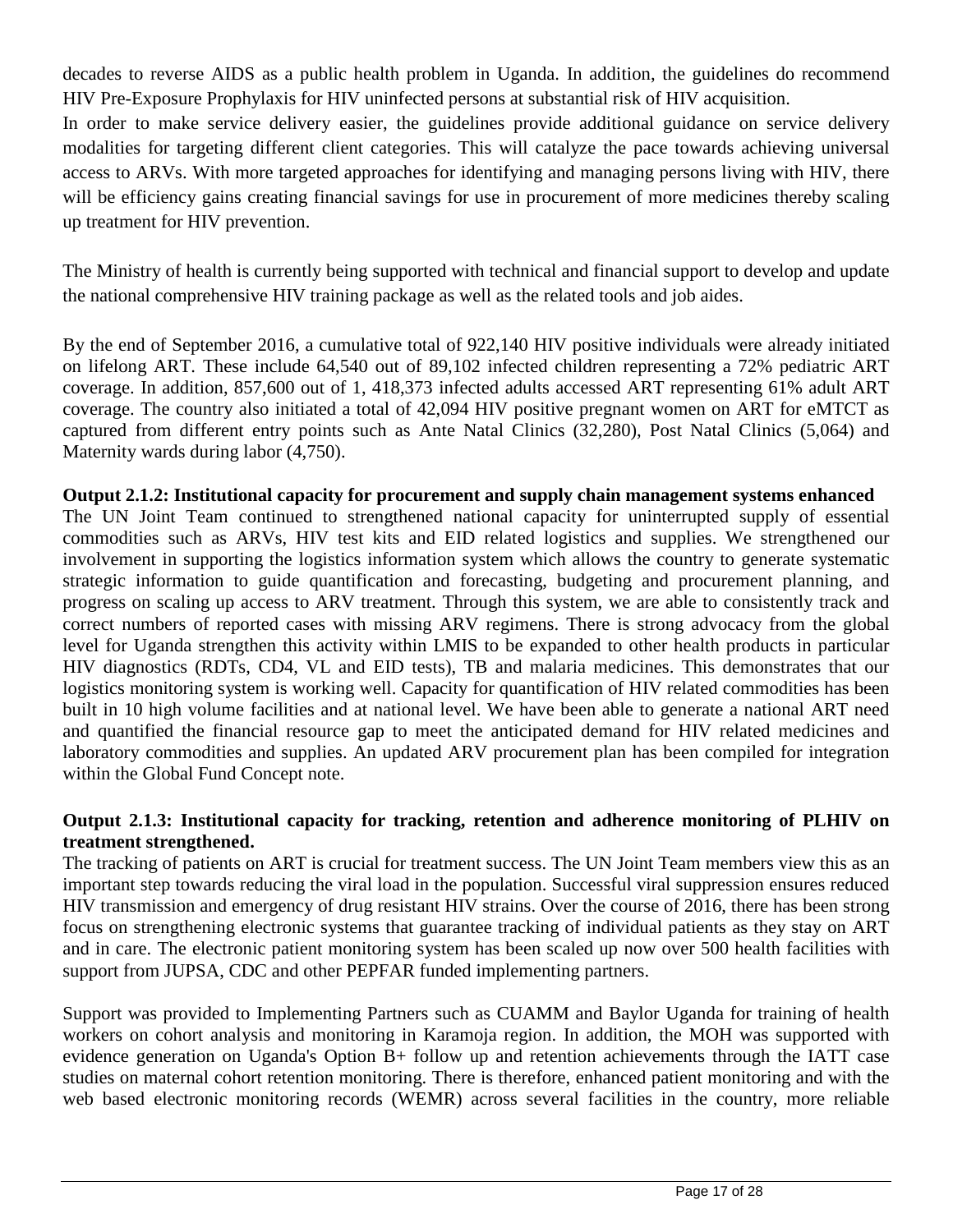information on patient adherence and treatment response is increasingly being gathered. So far, the results show improved retention across the different levels of care facilities.

#### *Outcome 2.2: Quality of HIV care and treatment improved*

### **Output 2.2.1: Institutional capacity for HIV care and treatment monitoring including scaling up of viral load monitoring and surveillance of drug resistance and toxicity enhanced.**

In an effort to harmonize quality improvement efforts, the Joint UN Team supported the country to pilot and finalize the Adult and Pediatric ART as well as the TB/HIV components of a national comprehensive HIV mentorship tool. These components were in addition to an already finalized section of the tool that focusses on eMTCT. This comprehensive tool is key in ensuring uniform assessment of quality gaps and interpretation of the findings in order to guide the mentorship exercises.

Following finalization of the tool, the UN family leveraging on both core and JUPSA funding, supported the orientation of 70 National and Regional mentors on the updated mentorship tool. This orientation exercise preceded another important activity and JUPSA achievement of a successfully conducted mentorship exercise covering 72 health facilities in the country. The main finding of this mentorship exercise included capacity gaps in managing HIV exposed infants born to HIV positive mothers who delivered outside the health facilities. There is also need to further mobilize resources for the procurement of INH for TB prophylaxis among HIV positive clients in addition to strengthening health worker knowledge of its administration.

The management of viral load monitoring is based on the hub system and a centralized testing and feedback platform. One of the challenges to which the attention of the UN Team was drawn was the high rates of sample rejection upon arrival at the Central Public Health Laboratories. In order to address this sample quality issue, we supported CPHL to update its sample collection job aide and facilitated a laboratory sample collection, handling and packaging mentorship exercise. A total of 30 high volume health facilities including regional referral and general hospitals were supported. The exercise included a practicum on sample collection and record filling before sample dispatch. Health workers in all these 30 facilities were also mentored on how to quantify commodities for this important VL measurement responsibility.

Working closely with MOH and UAC, we developed a Radio Drama Series titled 'The Desire' (in Luganda and Luo languages). This initiative is part of the national social and behavioral communication campaign to address the HIV behavior aspects for migrants/MARPS in hot spots along the transport corridor and crossborder points. The 13-episode drama series covers contraception, HIV counseling and testing and condom use. The drama has been aired on local radio FM stations – Buddu FM in Masaka and Kibanda FM in Kigumba- Masindi with great appreciation by the target communities of Rakai (Mutukula border post and Kasensero Landing Site), Bweyale Town Council and the surrounding districts. As a result, knowledge on HIV and STI's prevention, risk perceptions, sexual behaviours and potential harmful social norms has substantially increased.

Output 2.2.2 Accelerated and streamlined implementation of HIV Co morbidities interventions

The major cause of death among HIV clients on ART is TB. The other common comorbidity that complicates HIV management is viral hepatitis B and C. Focused support has been provided during the course of the year to strengthen management of TB among HIV clients. As a follow on activity to the support previously provided to MoH to produce a job aide (Flip Chart) on Isoniazid Preventive Therapy in Uganda, we provided financial and technical support to conduct two regional health worker trainings. In each of the trainings held in Mbale and Mbarara regions and hosted by the regional referral hospitals, 30 health workers were trained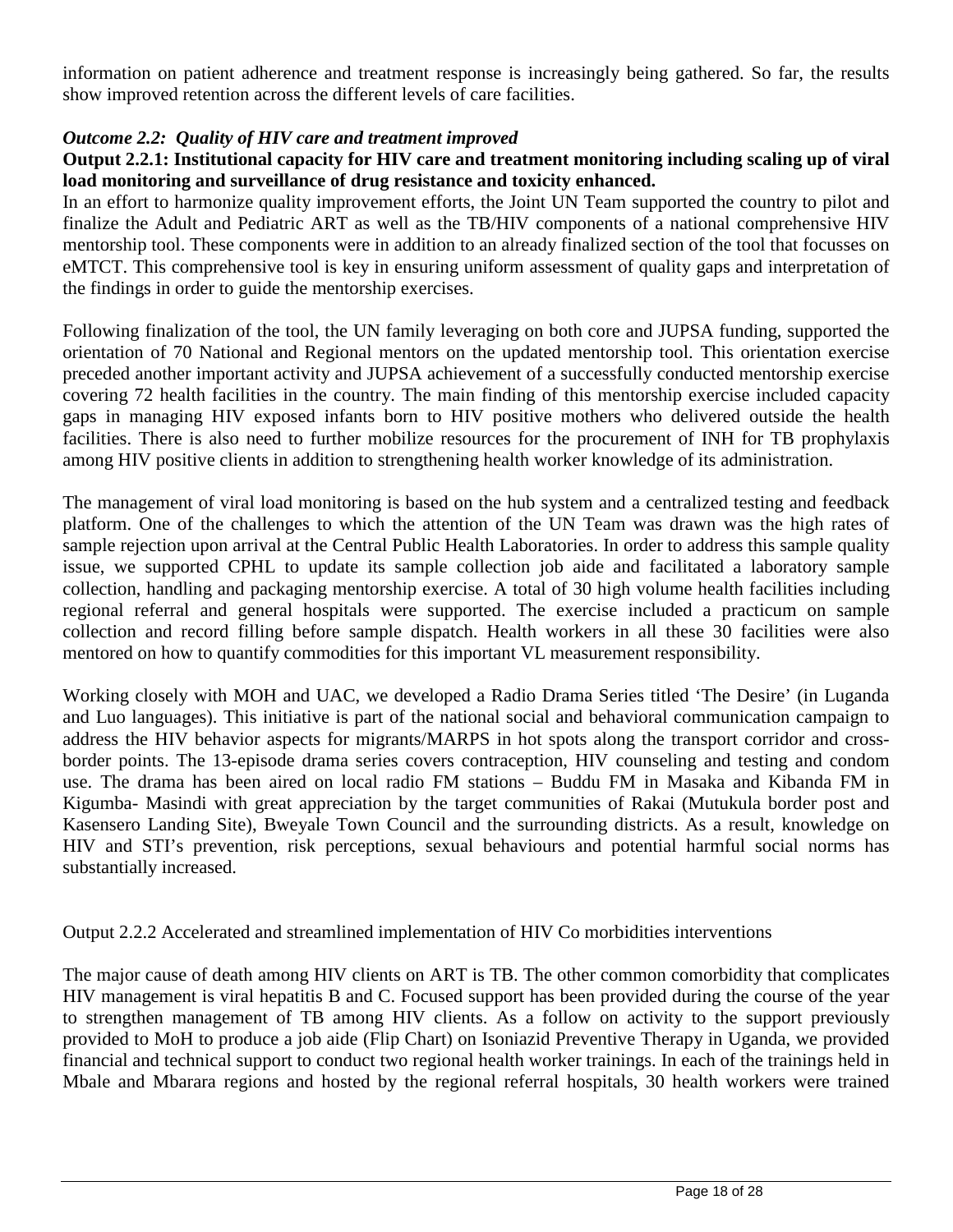giving a total capacity enhancement of 60 competent staff. These have to-date scaled up this knowledge to more than 300 health workers countrywide.

We have also focused our advocacy efforts on the challenge posed by the high prevalence of viral hepatitis in the country. There is greater health worker and patient as well as community mobilization for improved awareness of this problem. Although actual medicines for treatment of this comorbidity have not yet become prioritized, there is greater government commitment to address this challenge. We have planned for a bigger stakeholder engagement in this regard in the near future in order to galvanize the country efforts for this challenging response.

### **Output 2.2.3: Institutional capacity for HIV treatment and care quality improvement enhanced**

Under this output, the team supported the Ministry of Health in the process of accrediting more health facilities for delivery of ART and eMTCT services in the country. By the end of the year, we had more than 1,500 health facilities delivering life-saving ARVs to the HIV infected individuals around the country.

As indicated in the previous outputs, the delivery of quality services revolves around well-groomed health workers. In this regard, we supported the MoH in the process of updating of the National HIV comprehensive mentorship tool.

In addition, the team contributed to increased coverage of migration-friendly comprehensive SRH/HIV services by building the capacity of health service providers and facilities located along the transport corridors in Kasensero, Mutukula, Lyantonde, Gulu town and Bweyale Town Council in the districts of Rakai, Kiryandongo, Gulu and Lyantonde. The trainings aimed at equipping the Sex Worker Peer Educators and Health Workers with the knowledge and skills necessary for the provision of eMTCT/ Option B+ including family planning, HIV care and treatment services. In total, IOM trained 216 participants in 5 separate training sessions. The trained were faciliated by IOM and MoH ACP PMTCT trainers and implemented in partnership with other UN agencies and local implementing partners especially private clinics in the fishing communities and hot spots in Kasensero, and Mutukula in Rakai and Lyantonde. IOM in collaboration with other UN Agencies, and MOH provided joint technical support supervision to the districts of Rakai and Wakiso to ensure the targeted fishing communities received quality HIV prevention and SRH services.

# *Outcome 2. 3: Programs to reduce vulnerability to HIV /AIDS and mitigation of its impact on PLHIV and other vulnerable communities enhanced.*

Output 2.3.1: Enhanced capacity of government and communities to mainstream the needs of PLHIV, OVC, adolescents and other vulnerable groups into other development programs.

Under this output, there were changes in the programming environment. Government requested for a comprehensive child policy that involved a review of the current OVC policy; drafting of a new child policy with a component on HIV/AIDS and the second decade of life (adolescence) and a national Child Protection Policy. With JUPSA support in December 2016, Maestral International have been identified and are in the process of implementing phase one—review of the current OVC policy. Activity shall be multi-sectoral and wide consultations will be conducted with various stakeholders including the ADP and JUPSA Team in 2017.

Output 2.3.2: Strengthened community capacities for food security, nutrition, and economic livelihood to mitigate the socio-economic impact of HIV/AIDS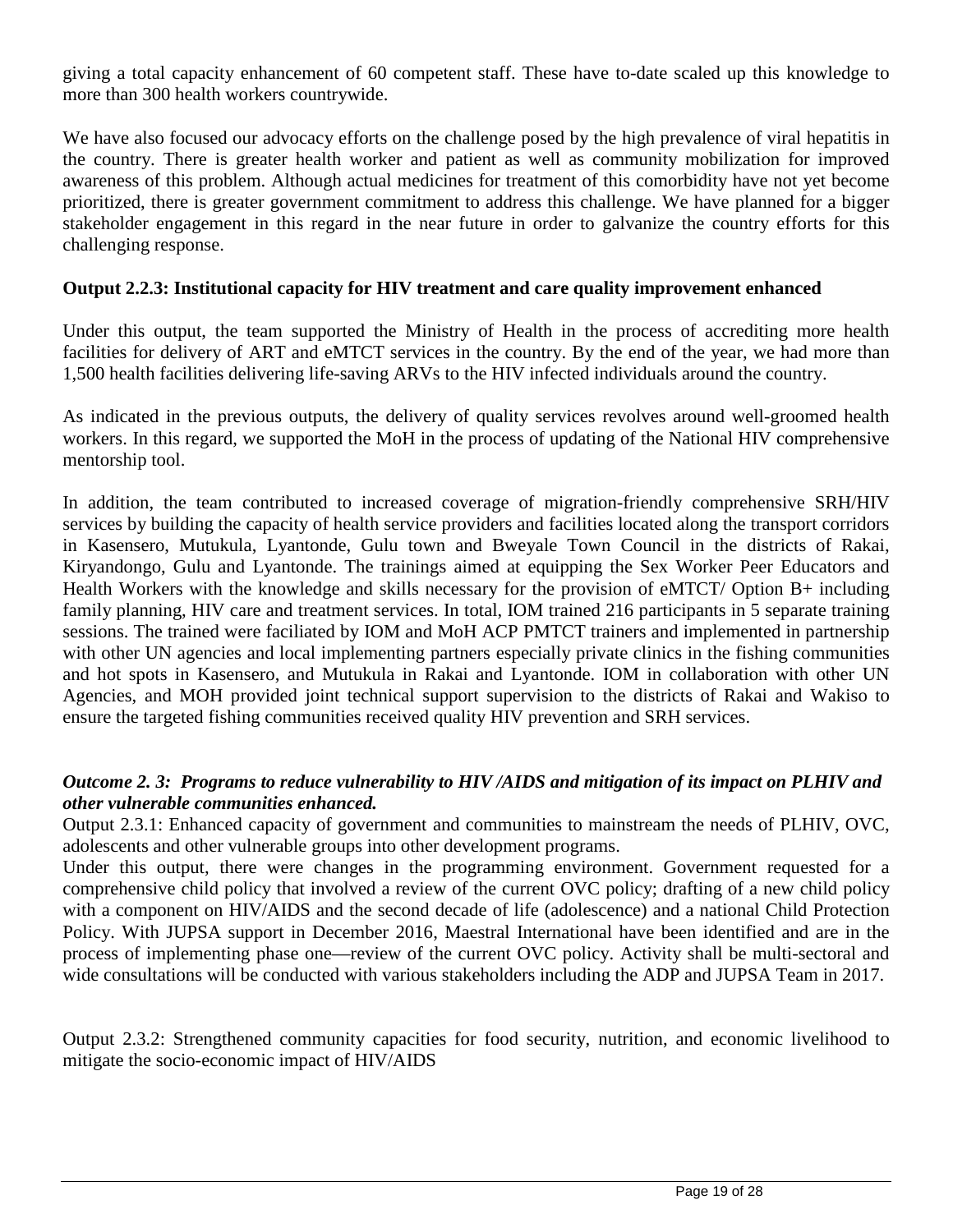In 2016, the Joint Team under the leadership of FAO executed various interventions to support development of strategies, programmes and build capacity at national, district and community level to enhance/promote food security and livelihoods especially among vulnerable communities including persons living with HIV and AIDS.

Notably, with Irish Aid funded Joint UN programme on HIV and AIDs, training of district local government authorities, CSOs and farmers as well fishing communities in Mayuge were undertaken. About 12 farmer groups involving about 240 persons underwent trainings on food security and nutrition in context of prevention and mitigation of the impact of HIV and AIDS.

Besides, various other interventions to address food and nutrition security were undertaken in 2016. These include continued support to the IPC Technical Working Group to carry out food security analyses. In 2016, FAO supported one national level IPC analyses to update the Acute IPC food security classification for Uganda for the period July to November 2016. This acute food insecurity analysis is a snapshot in time of the current or projected severity of the situation, regardless of the causes, context, or duration. This analysis provided the food security situation as of July 2016 and projected how the food security situation in the country would evolve up to November 2016. The purpose was to inform short-term strategic interventions for the communities facing food security issues in all regions of Uganda.

Micro and macro-water/irrigation infrastructures to support access to water for production and domestic water hence, reducing the labor burdens on the vulnerable communities including women and PLWHAs in fetching water in the areas of Luwero, Nakasongola, Mubende, Sembabule and Kiboga. Access of livestock and crops to water was enhanced through water for production investments in the cattle corridor under the GCCA and ERKP projects. These investments have enabled the communities to adapt to climate change by increasing access to water for production for households and livestock.

Livestock vaccination was undertaken with the objective of strengthening livestock disease surveillance, diagnostic capacity, veterinary services and animal nutrition in Karamoja under the framework of enhancing resilience in Karamoja. This was essential in ensuring resilience of the livelihoods of the karamoja communities that are largely dependent on livestock.

Through the farmer field schools methodology, FAO contributed towards bridging the existing extension gap in rural agriculture with facilitators who are based in the same localities as the farmers. Through this, more communities including PLHWAs have benefited from access to agronomic knowledge, financial literacy, life skills and climate adaptation knowledge.

Under the integrated country programme on decent rural youth employment, FAO contributed to increased awareness on the specific employment needs of rural youth, as demonstrated by the decision of the Ministry of Agriculture, Animal Industry and Fisheries to engage in the development of a National Youth in Agriculture Strategy. The concerns of the impact of HIV and AIDS were taken into account.

In collaboration with the Ministry of Health (MoH), nutrition division, WFP Uganda conducted training on Nutrition Assessment Counselling and Support (NACS) for the Government staff and Non-Government Organization (NGO) at national level and regional level of Karamoja region. At national level, the training was conducted in Kampala from the 27th of November until 3rd December 2016, the participants were 37 staff of nutritionist and nursing officer from 18 districts and 3 NGOs. At regional level, the training was conducted in Moroto district from 5th to 10th of December 2016, the participants were 35 staff of nutritionist, nursing officer and NGOs from 7 districts of Karamoja region.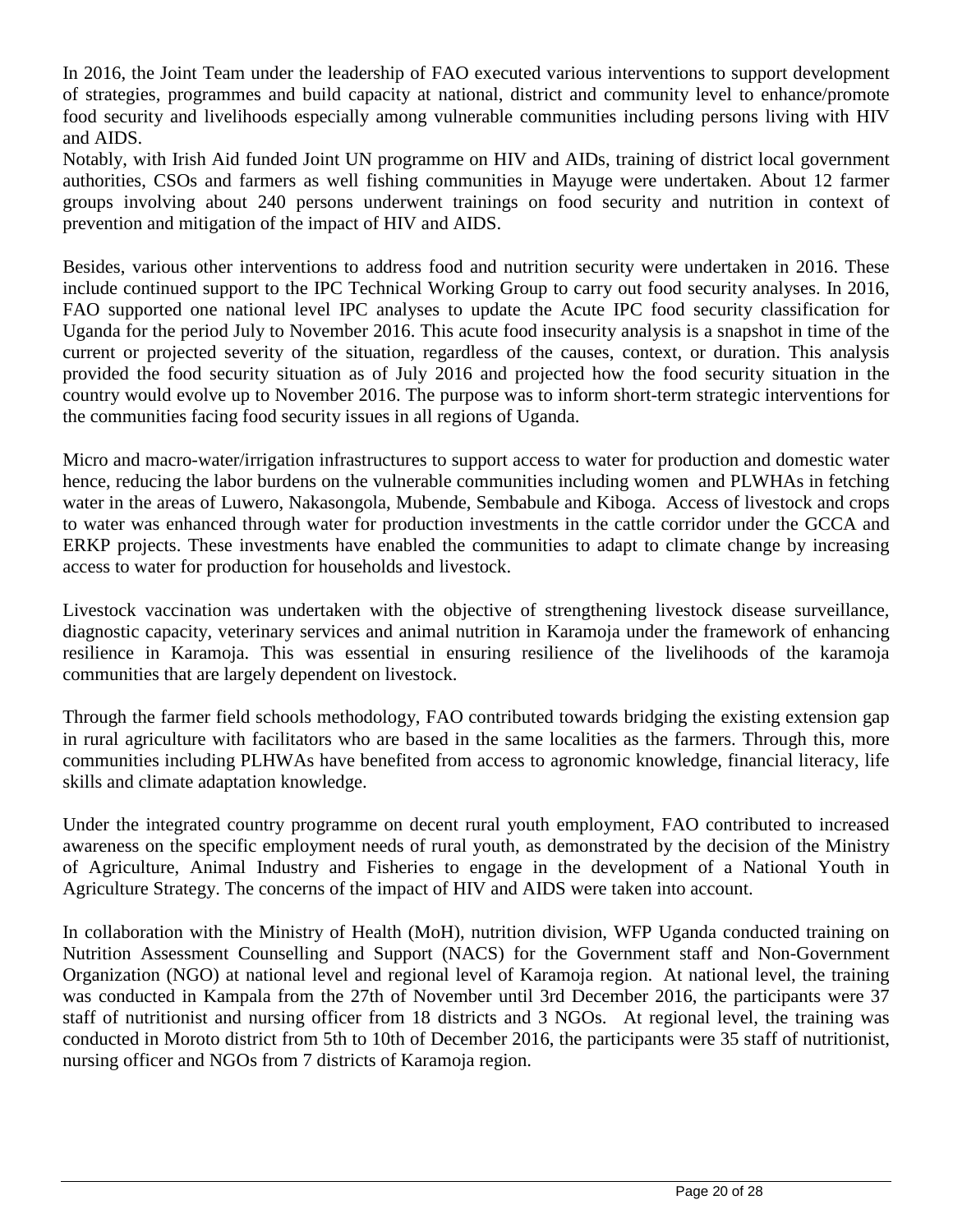The main objective of the NACS training was to build capacity of health care providers to integrate NACS into health service delivery. Specifically to enable health providers appreciate the importance of nutrition in promoting good health and development; to equip health providers with knowledge, techniques and skills to: assess the nutrition status at both facility and community levels, provide counseling and appropriate support on nutrition actions to all clients, including pregnant and lactating women, TB and HIV infected individual, apply quality improvement principles in implementing NACS; collect, monitor, report, disseminate and use NACS data, foster linkages among the health facility, community, and other services for improved food security and economic development

Further, WFP supported the MOH to print copies of the NACS training and facilitators' guides for use by health workers.

# **2.3 HIV Governance and Human Rights Summary of achievements**

JUPSA Outcome 3.1: A well-coordinated, inclusive and rights based multi-sectoral HIV and AIDS response that is sustainably financed to reverse the current trend of the epidemic

*The Joint UN Programme of Support on AIDS in Uganda governance and human rights thematic area addresses the broader result of A well-coordinated, inclusive and rights based multi-sectoral HIV and AIDS response that is sustainably financed to reverse the current trend of the epidemic. Correspondingly the thematic area addresses Objective three* of *Karamoja United National HIV programme, "To strengthen national and Karamoja region's capacity for planning, coordination, sustainable financing and information systems for tracking program"*

# **JUPSA Output 3.1.1: Functional capacity of HIV and AIDS coordination structures at national and subnational levels strengthened**

#### **3.2 Strengthen capacity of national and karamoja planning and coordination structures**

The UN supported integration and Implementation of HIV intervention in national and district development agenda: At National level the UN has continued to provide technical support to sector ministries for the enhancement of planning and coordinating the national HIV response. The sectors supported include Uganda AIDS commission for the leadership on the development of HIV prevention Road map and the Ministry of Health for the launch and dissemination of the test and treat guidelines and HIV and testing services guidelines.

**The UN supported functionality of National coordination mechanisms** for an improved HIV response. The National Prevention Committee (NPC) was fully functional and members met to provide guidance on the national prevention Road Map, the National M&E technical working grouped continued to provide support to the national M&E processes including the country HIV status report, and other reporting obligations. Other national coordination mechanisms supported include the Country Coordination mechanism of Global Fund, the national HIV and estimates team, the Safe Medical Circumcision at Ministry of Health and the gender working group.

UN has continued to strengthen the coordination of ADPG for a harmonized voice and alignment to national priorities. This has been possible due to a) convening of monthly ADP meetings with targeted agenda items, b) ADPG continued to influence the national priorities and presentation of key note address at key national events e.g. MTCT launches, WAD, Philly Lutaya day and Joint Annual AIDS review/Partnership Forum c) Development and implementation and review of annual ADPG workplan/ADPG retreat d) facilitating the change of leadership and orientation of new members. Joint ADPG, HDPG and accountability TWG supported MoH to address challenges in the GF Grant.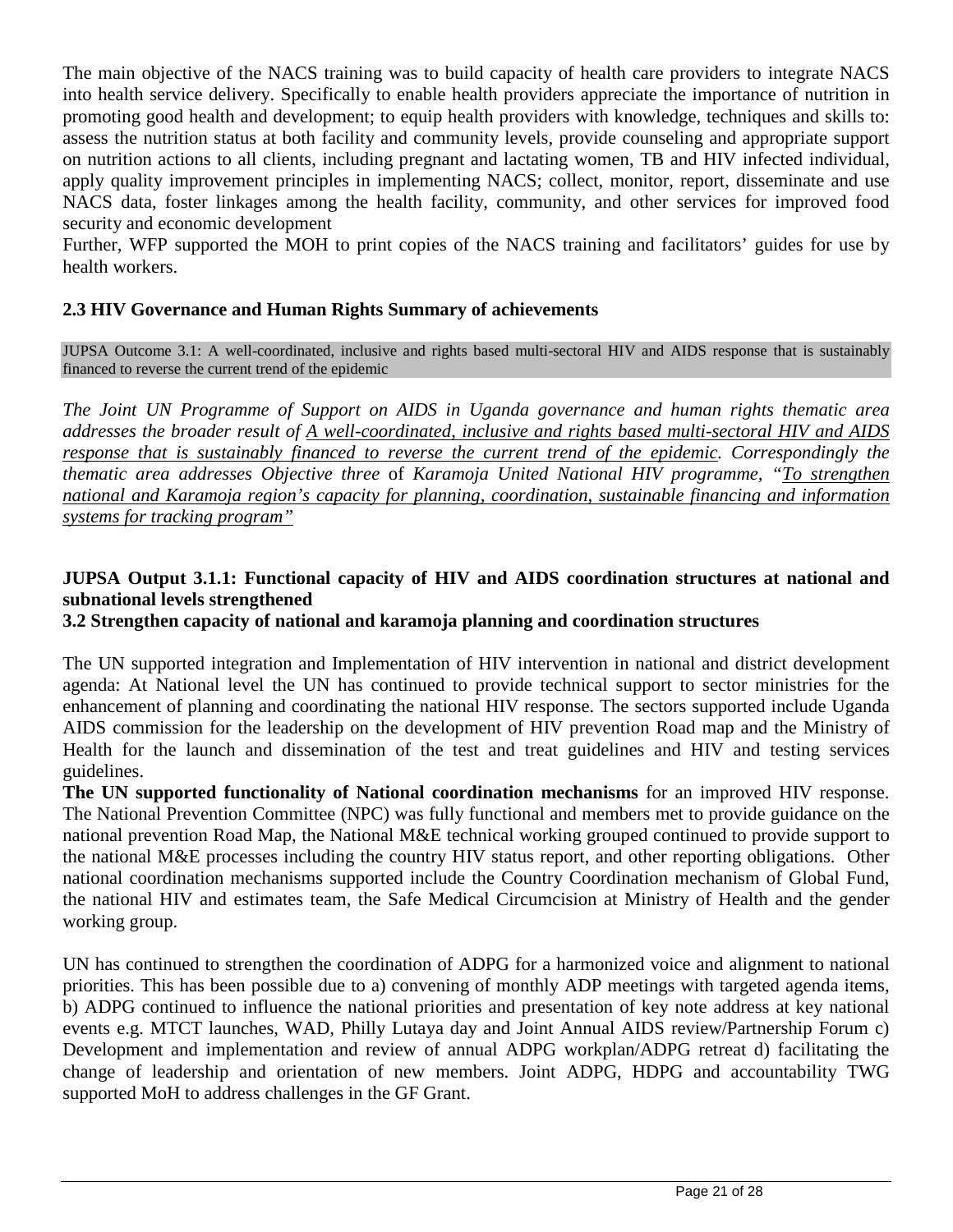*Partnerships, mobilization and innovation:* Initiated partnership with one private sector and demonstrate cooperate social responsibility in the response to HIV and AIDS 1: Partnership has been created with RIHAM group of companies that has produced drinking water with HIV prevention messages as per the attachment below, 2. A memorandum of understanding has reached at with Start times Uganda to Disseminate regular HIV Prevention information on popular programming through scrolls, lower thirds, relevant graphics and logos with key messages targeting the young people and adolescent viewers agreed upon by both parties

### **JUPSA Output 3.1.2: Sustainable financing mechanisms for the HIV Response in Uganda strengthened**

The UN intensified advocacy and re-engagement with the Presidency, Office of the Prime Minister, Ministry of Finance, Planning and Economic Development, Minister of Health Minister of Education/ first lady and the Rt. Hon. Speaker of Parliament for actualization of the Trust Fund. This advocacy has resulted into increased commitment from the Ministry of Health to take to cabinet the regulations and cabinet paper, the members of parliament have been fully brought on Board and awaiting cabinet presentation. Aids Trust Fund has continued to be a focus area and included in key messages on key events including WAD messages, candle light and Philly Lutaaya day and Private Sector engagement on HIV Prevention.

As part of intensifying sustainable financing technical support was extended for the development, validation and dissemination of the HIV resource mobilization strategy. The National resource mobilization strategy along with the national HIV strategic plan have informed the framework to support the development of district HIV/AIDS priority plans for the seven districts of Karamoja that is scheduled for the period February – March 2017.

The United Nations System in Uganda provided technical and financial support for the development of Global fund related concept notes and proposals. The areas of support included technical assistance for Uganda CCM to undergo an eligibility and Performance of Assessment (EPA) as pre-condition for submission of funding request under the global Fund new Funding model. A successful EPA will unlock a minimum of USD 465.1 million in grants for HIV/AIDS, Tuberculosis, Malaria and Resilient an Health systems strengthening programmes (RHSS) to be implemented between 2018-2020. In addition UN is supporting the leader writer and Costing consultant for HIV/TB proposal and RHSS and lead writer for Malaria. During the period UN continued to provide technical support during gap analysis, priority setting, and ongoing concept note writing and in the relevant committees of the CCM. As part of strengthening the CCM Secretariat the UN disbursed USD39,590 as 1<sup>st</sup> tranche to CCM and the balance for the first year to be released upon submission of activity report and accountability.

The United Nations provide technical and financial assistance to UAC for tracking AIDS spending by sector (NASA). Institutionalization process of NASA is underway, training of key stakeholders in NASA methodology, tools and software conducted. A memorandum of understanding between Uganda AIDS Commission and Makerere School of Public Health has been signed, and this formed the basis for the development of the protocol, detailed workplan, listing of institutions to be surveyed and formation of coordination team. The recruitment and training of data collectors is planned for March to be followed with data collection and analysis.

The United Nations is supporting the efficiency study gains to inform dialogue between the Ministry of Health and Ministry of Finance Planning and Economic Development on the areas of efficiency gains and in the service model chain and advocate for increased financing to HIV and AIDS.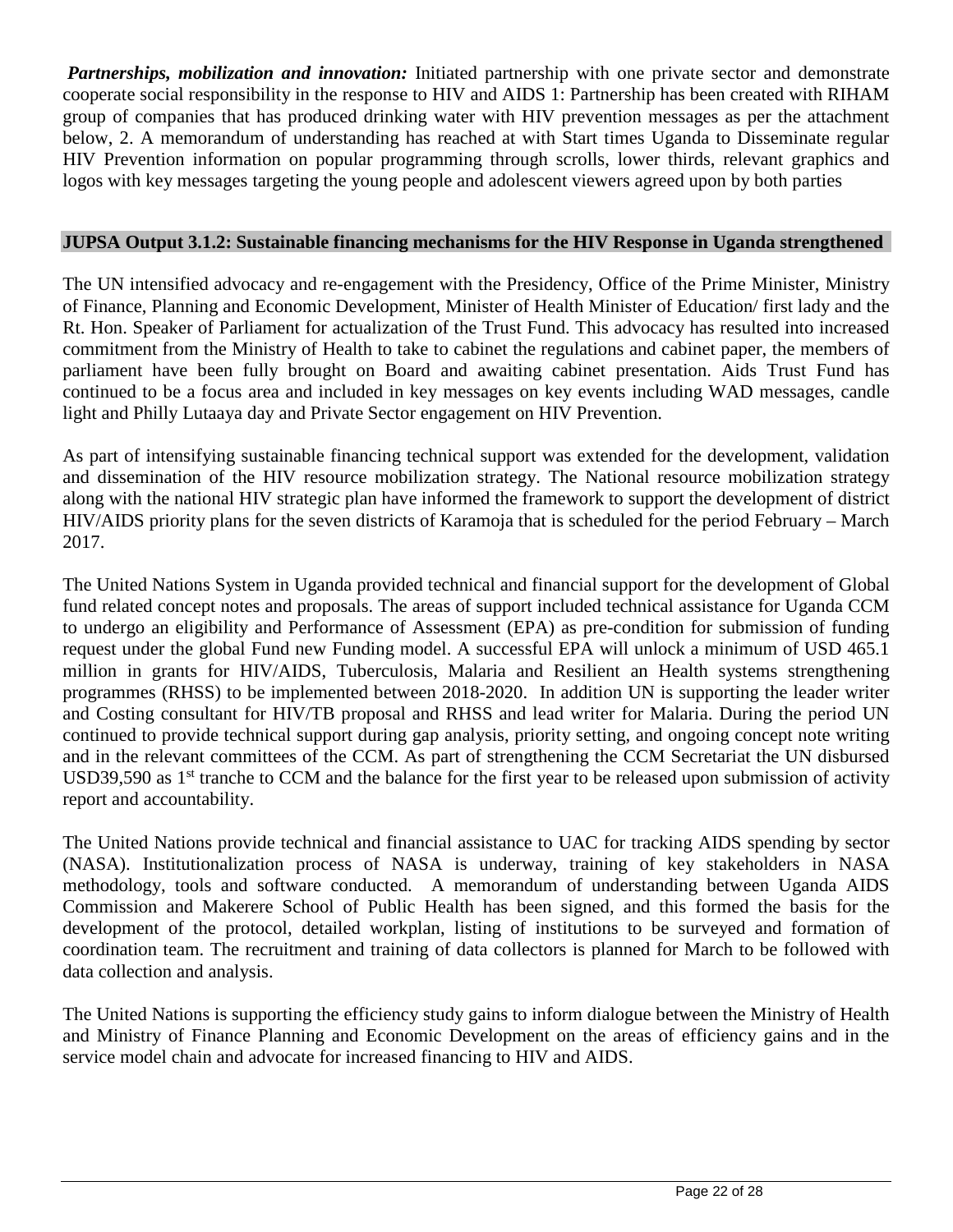**Under the leadership of UNAIDS as Secretariat for the UN Joint team on AIDS,** provided technical assistance for the evaluation of the consulting team, the review of inception report, data collection tools and final report of Karamoja UN/PACK HIV programme baseline study. The validated and final report is being used to refine the 2016-2020 baseline values and to inform programme targets. The report presents an HIV situation in Karamoja region, aysnoposho of the key gaps, and mapping of hotspots.

*Study concluding summary: Other than differences in ethnicity, a closer analysis of the seven districts of Karamoja reveals differences in socio-cultural practices, perceptions and knowledge of key aspects related to HIV and SRHR, economic opportunities and access to social services. The socio-demographic dynamics of the sub-region render it more susceptible to increase in the prevalence of HIV and its devastating effects, for majority of the population is sexually active and out of school. Young women face a disproportionate risk, including early sexual debut, rape, and forced marriages. There is limited comparator data from national surveys to strictly gauge the situation of Karamoja as at 2016 in relation to other regions and country at large (mainly due to time lag since authoritative national data was picked about five years ago). Nonetheless, in many aspects of knowledge and preventive practices, access to information, and sexual and SRH practices, Karamoja is doing poorer compared to the rest of the country. A deeper analysis of knowledge and practices of young people in Karamoja related to SMC, eMTCT, ART, HCT, condom use and HIV prevention generally reveals that nearly all districts in Karamoja will require interventions of varied intensity to fill this gap, targeting especially girls and younger adolescents generally.*

### **JUPSA Output 3.1.3 :A harmonized monitoring and evaluation system for the HIV and AIDS response built at national and sub national levels**

UN provided technical and financial assistance to Uganda AIDS Commission for the strengthening of National Information and documentation center for tracking, analyzing and regular reporting on all structural and behavioral response indicators. The support included learning mission to Kenya for the establishment of HIV situation room. A team of five official from Uganda AIDS Commission, Ministry of Health, UNAIDS and Civil Society undertook an HIV situation room learning mission in Kenya and the government has accordingly agreed to establish one in Uganda, a detailed concept note and budget have been agreed upon, and implementation will commence in March 2017.

**Technical and financial support was extended to** Uganda AIDS Commission to plan and convene the 2015/16 regional and national Joint annual AIDS review. The summary of key achievements (Uganda 2016 Country HIV progress report) and key actions have been used to inform the next cycle of Global Fund funding to Uganda. Similarly the UN is providing support to Ministry of Health/AIDS Control progamme for review and building consensus on the concept note for the Development of the New Sector HIV/AIDS Strategic Plan 2015-2020. The UN as part of its role of strengthening capacity for Government supported staff from MoH, UAC and from the UN to for data review and use of programme data in the HIV/AIDS Estimates and Projections.

**Strengthen functionality of related sector management information** systems including the HMIS, the education EMIS, and national GBV database at national and functionality of DHIS II and OVC MIS in seven districts of Karamoja including the central regional database

UN provided technical leadership and advocacy for ensuring the accessibility of DHIS II data and institutionalization of quarterly data review and cleaning exercises. Consensuses has been reached on cutoff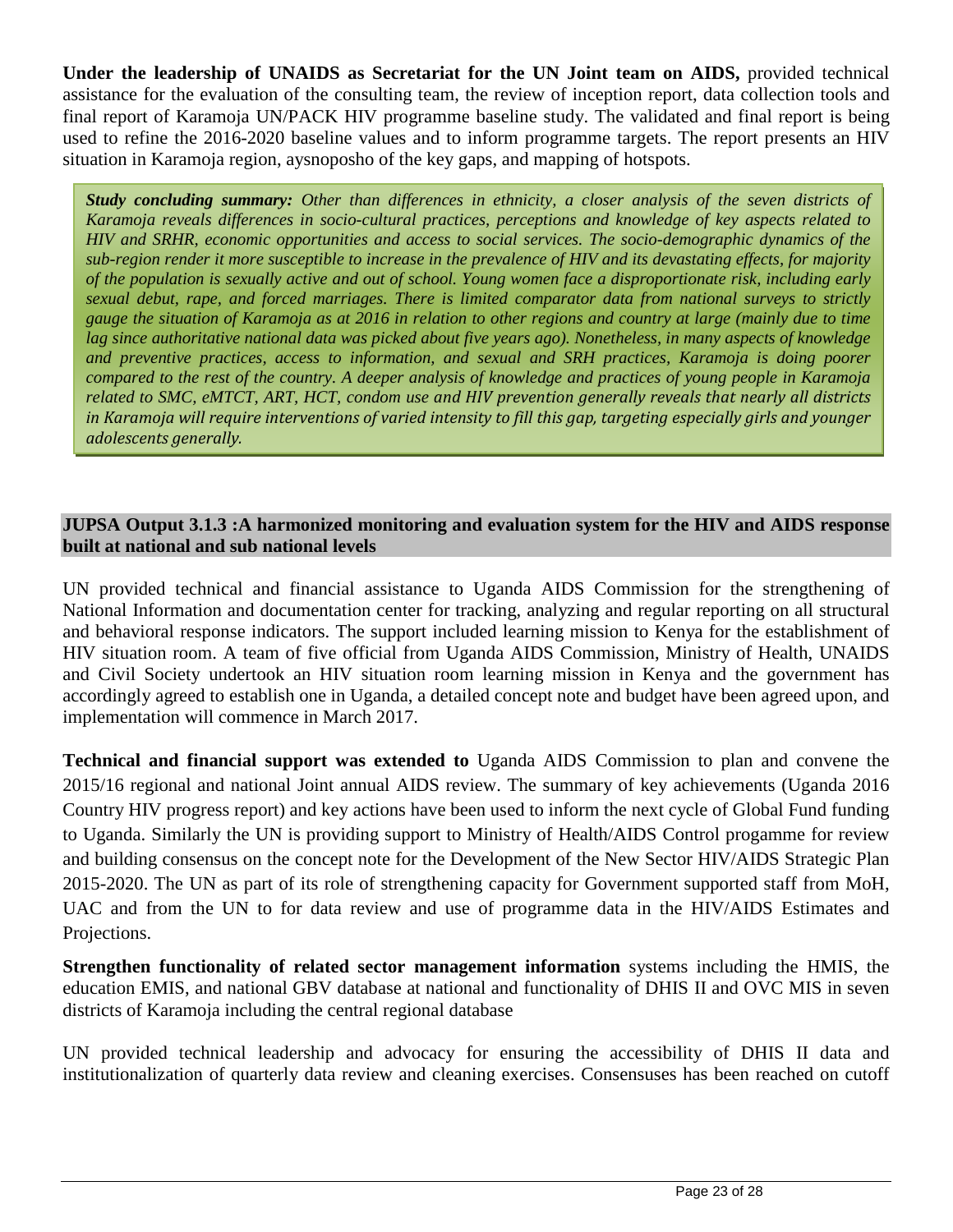date for locking data at end of the quarter and hence provide a platform for data cleaning, analysis, and feedback and ability to refer to an agreed number.

Harmonization of GBV data base and other data bases within MGLSd was priotizeded for 2016.. As a first step towards harmonization of routine administrative data collection systems, UNICEF prioritized harmonization of tools for data collection at the district level. The UN initially supported the creation of GBV database and the tools supporting the data collection of the ministry largely focused on GBV in adults. In discussion with Ministry of Gender Labour and Social Development, indicators were expanded to include other forms of violations that predispose adolescent girls to vulnerability of getting infected by HIV. These included child marriage, early or forced marriage, FGM/C, defilement etc. Other areas discussed and introduced were unique identifier number for all incidence of cases reported to track case management and service provision at different point of care for adolescents as well as age. Age is critical as this would enable us determine if/number (of) adolescent girls and boys being **served.**

The ministry has since harmonized the incident reporting tool to include all the parameters listed above in their online database and hard copy of the tool was reprinted, distributed and 24 district local governments including the 7 districts of Karamoja have been re-oriented on its use and reporting with UN financial and technical assistance**.**

In 2017, effort will be placed on monitoring of data collection, collation for evidenced based programming in at least all districts of Karamoja. The GBV database will transition into a case management tool and will share the same plight form as Uganda Child Helpline using the hotline "SAUTI 116". Further linkage will be created between the OVC MIS and the SAUTI and at least 2 districts of Karamoja will be using the harmonized system.

### **Other evidence generation processes**

UN provided technical support for the execution of surveys namely a) Review of protocol, data collection tools for the Uganda Population-based HIV Impact Assessment Survey (UPHIA) data collection is ongoing b) PMTCT impact evaluation, the protocol has been concluded and data collection is ongoing c).

UN supports national data generation processes to inform policy and programming: During the year, UN supported the following SRH/HIV related data processes:

- 1. Data analysis and compilation of the 2014 Final Census report that was launched in 2016 providing the country with a new disaggregated dataset for planning and decision making at the lowest planning level. Two census electronic products i.e. census applications and census mobile website were developed to expand dissemination of census data. Population Projections up to sub county level were done and reports await printing.
- 2. Support to utilization of Census and other survey data to develop the Sustainable Development Indicator (SDG) baseline which is in line with the National Development Plan and National Standard Indicator framework.
- 3. Contributed to the compilation of the Uganda Demographic survey 2016. A final report is expected early 2017.
- 4. Development of a youth monograph is on-going (the report structure and tabulation plan are under development. Work on the in-depth analysis to continue in 2017 based on identified indicators.
- 5. Supported updating of the Integrated Management information System which is on-going with 2014 dataset by the Uganda Bureau of Statistics. The harmonised Database was operational in 14 districts supported by UNFPA. UNFPA was also a key partner in the national discussions to harmonise and integrate management information systems with one unique identifier - National Identification Number with the National Identification Registration Authority on Civil Registration and Vital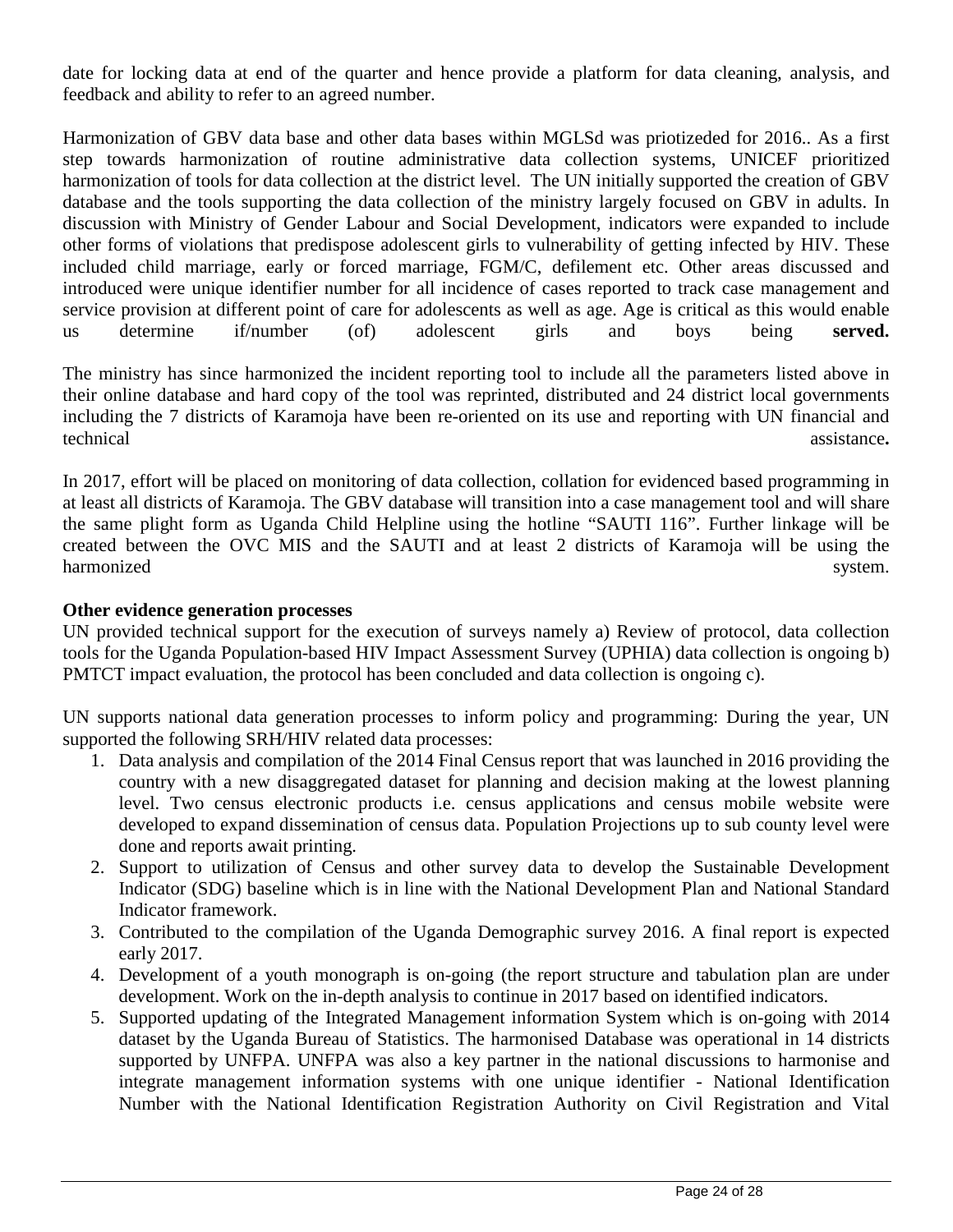Statistics (CRVS). Proposals to use the national ID to track people in HIV treatment and care would benefit from this arrangement

- 6. Two (2) assessments on IDP profile and Humanitarian Crisis Assessments with disaggregated data by sex, vulnerability were done. Data profiling of internally displaced people and refugee hosting areas was done using the 2014 census results. Report expected early 2017.
- 7. Popularization of the demographic dividend was done at sub-national levels through public and nonpublic structures including cultural and religious institutions. A process for developing the Demographic dividend roadmap was initiated targeting engagement of sectors to ensure sector plans incorporate interventions aimed at accelerating the demographic dividend. This also affects planning for HIV/AIDS in the country

UNFPA and Global Fund co-funded a national study on SRH/FP choices for people living with HIV of reproductive age. A preliminary report is expected early 2017.

Supported CSOs participation in the HLM and International AIDS Conference. B) Development of a two year proposal to intensify HIV prevention among the key populations. • Contributed to the development of a two year proposal for EJAF/UNAIDS/PEPFAR to intensify HIV prevention among the key populations • Supported CSOs involvement LGBT Deep Engagement grant and KP Investment Fund a) Advocated for improved legal and policy frameworks to increase uptake and utilization of HIV combination prevention services among key populations. • Supported Uganda Network on laws and ethics to organize a petition to contest the interpretation of the HIV Prevention and Control Act. • Advocacy was undertaken with CSO's office of the first lady , new members of Parliament, Office of the Prime Minister on the need to address ATF, and Sexuality Education • Stigma Index Policy has been reviewed. c) Dissemination of 90-90-90 to the key populations • Review of the National Action plan for women and girls 2016 -2021 to align with the NSP and NDP II.

### **JUPSA Output 3.1.5: Reforms in national and sub-national laws, policies and strategies for better alignment to international standards**

1) Gender & human rights: Empower Civil Society Organizations to increase gender and human rights awareness on key populations. a) Supported CSOs participation in the HLM and International AIDS Conference. b) Development of a two year proposal to intensify HIV prevention among the key populations. • Contributed to the development of a two year proposal for EJAF/UNAIDS/PEPFAR to intensify HIV prevention among the key populations • Supported CSOs involvement LGBT Deep Engagement grant and KP Investment Fund 2) Legal & policy reform: Advocate for improved legal and policy frameworks to increase uptake and utilization of HIV combination prevention services among key populations. • Supported Uganda Network on laws and ethics to organize a petition to contest the interpretation of the HIV Prevention and Control Act. • Advocacy was undertaken with CSO's office of the first lady , new members of Parliament, Office of the Prime Minister on the need to address ATF, and Sexuality Education • Stigma Index Policy has been reviewed. c) Dissemination of 90-90-90 to the key populations 3) Mainstreaming: Promote gender mainstreaming into national planning frameworks through implementation of the GAT. • Review of the National Action plan for women and girls 2016 -2021 to align with the NSP and NDP II.

# *HIV-related legal and policy reforms catalysed and supported UNHCR, UNDP, UNFPA, UNODC, ILO*

In 2016, UNDP regional support center with technical support from UNDP Country office facilitated a team of 7 Ugandans that comprised of sex workers and Men having sex with men to attend the HIV and Human rights trainings. The team has translated the Knowledge to fellow peers which in the long run has facilitated capacity building of the local Non-governmental organizations for the LGBTI communities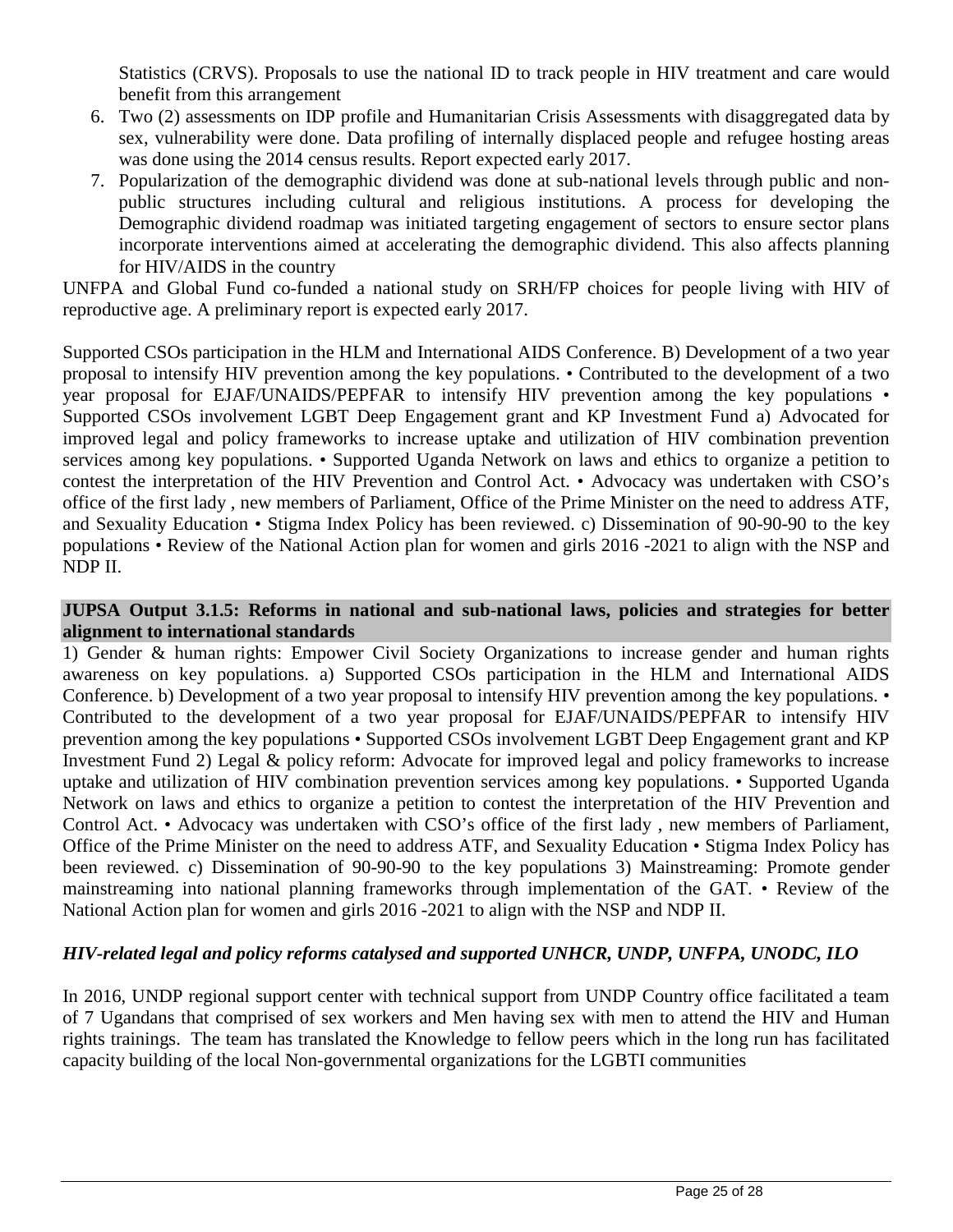In 2016, UNDP regional support center with technical support from UNDP Country office facilitated 2 High Court Judges to attend Africa regional judges' forum on HiV, human rights and the law in Johannesburg South Africa. The strategic objectives of the Johannesburg meeting were to provide a collegial environment for Judicial Officers to, *inter alia,* update their knowledge on **Disability and HIV** and the new international convention on disability rights; to update their knowledge on **transgender issues** and **criminalization of HIV transmission** focusing on specifically the registration of organizations working on transgender rights and changing gender markets, including how having different gender markets actively affect people's lives; and to update their knowledge on **statutory rape and transmission of HIV, using and asking for scientific evidence** in countries where advanced scientific testing is not available, or when such evidence was not presented in a case.

In addition, UNDP regional support center with technical support from UNDP Country office facilitated 3 participants from Uganda to attend Africa Partnership and Coordination Forum for AIDS, TB and Malaria, Johannesburg South Africa

In 2016, Uganda elected new parliamentarians; 86% of the parliamentarians were new and had never served before in national leadership Portfolios. In an effort to build their capacity, UNDP together with UN Women facilitated a 3 days training for over 240 members of parliament on Gender and HIV Mainstreaming. During the meeting Parliamentarians were sensitized on HIV Prevention, as a result of this sensitization, the HIV Committee is one of the most vibrant Parliamentary committees that has put the government to account for the fulfillment of the international protocol of allocating 15% of domestic resources to Health. Recently the same committee moved a motion of not passing the Health Budget for the financial year 2017/2018 until it was increased by 2.1%. Currently the committee has made several statements regarding the establishment of the AIDs trust Fund.

# *Country capacity to meet the HIV-related health and education needs of young people and adolescents strengthened*

Improving Access to Justice and Essential Services for Women and Girls through Strengthening and Engendering Informal Justice Structures. Working with the Federation of Women Lawyers in Uganda (FIDA-Uganda), UN Women was able to mobilise 60 (12 females, 48male) cultural and community leaders and 78 (6 male,72 female) leaders of PLHIV and enhanced their capacity through training and mentorships to be able to address the intersections of gender discrimination, gender based violence (GBV) and HIV/AIDS through improving access to justice and essential services for women and girls. This was purposed to improve and create stronger and gender aware community justice structures in the districts of Moroto and Kaabong. Cultural and community leaders were mobilised and trained on the basic interpretation and potential implications of human rights violation, discrimination of on the basis of known or perceived HIV status, violence against women and girls and the application of international and national legal frameworks protecting the rights of women and girls.

Finalized a mapping for actors along the GBV referral pathway that saw a total of 40 various actors added to the resource pool for both public and non-government players (20 organizations in Kaabong and 20 in Moroto). 35 organizations out of the 40 signed the compact to collaborate and work with the informal courts to expedite access to justice for WGLHIV cases referred to them.

The elders and community leaders were also facilitated to apply the knowledge acquired during the 3-modular trainings through mentorships provided by the community legal volunteers. This initiative has increased the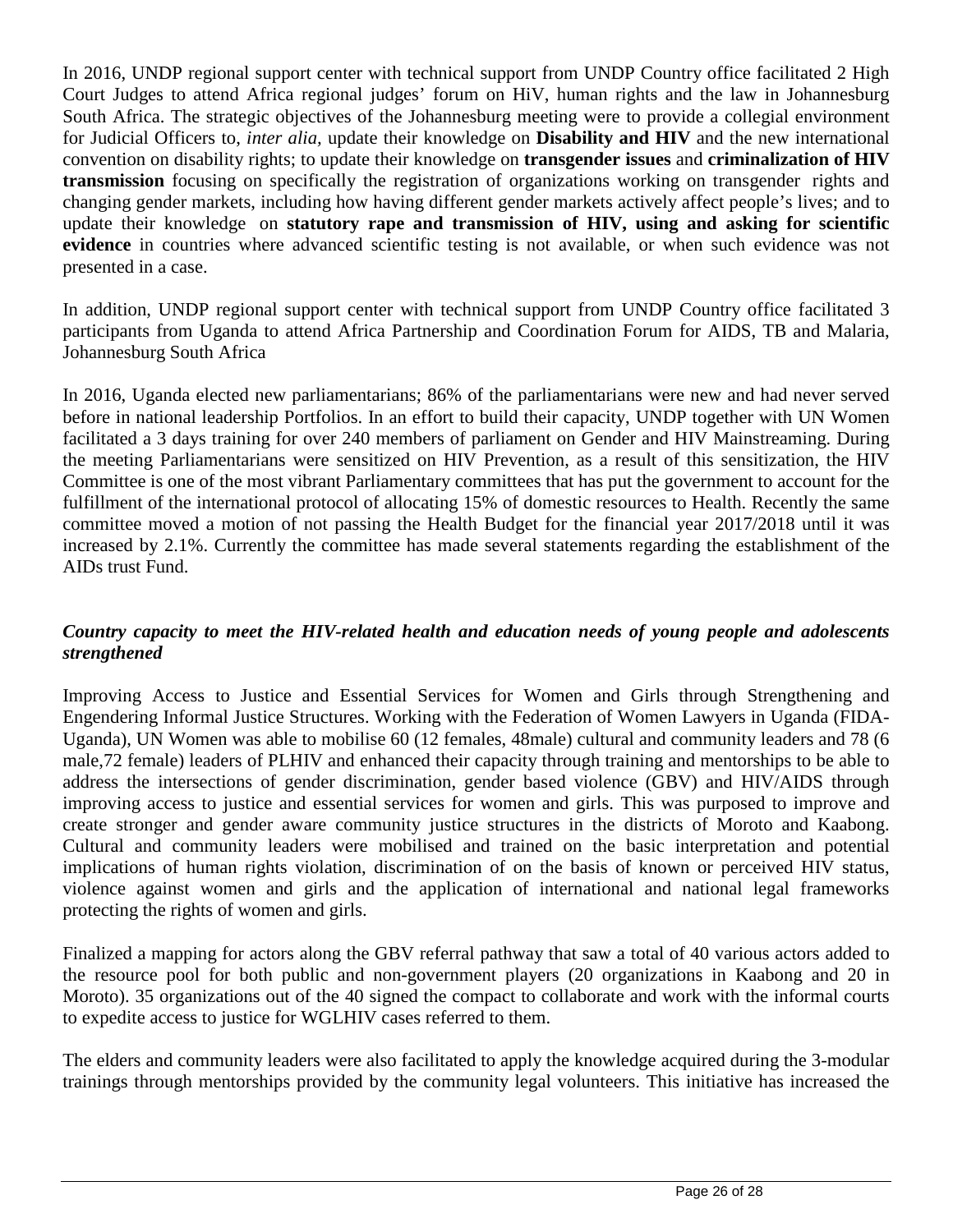levels of competence by the elders and subsequently reduced the incidences of women and girls especially those confirmed or suspected to be living with HIV being judged harshly in the community/family courts.

Increasingly, access to justice and essential services for women and girls LHIV has improved as is observed from the pathway for resolving family and community based disputes and/or referrals to the formal justice system where cases have been referred and followed through to their logical conclusion. Evidence in form of short texts and scenarios depicting community court sessions and the circumstances leading to referral have been documented to demonstrate efficacy of the informal justice mechanisms in delivering expeditious justice to women and girls including those LHIV. There is also improved collaboration between informal and formal justice systems in Moroto and Kaabong districts.

Women Business Enterprises (incl YWGLHIV business enterprises) have increased access to financing and markets

In an effort to increase entrepreneurship and business management capacity for for young women and girls living with HIV, UNWomen has mobilised and trained 253 young women/men living with HIV (15-34years) in the districts of Moroto and Kaabong. This is attained through the Karamoja Economic Empowerment Project (KEEP), where YWLHIV have been mobilised and provided training to boost their capacity and competences in managing sustainable and profitable business ventures and enterprises.

#### **JUPSA Outcome 3.2: Capacity to implement and coordinate the JUPSA interventions**

### **Information on other funding resources available to the JP.**

The JUPSA 2016-2020 is funded from participating UN agencies existing agents' core budgets and extra budgetary funds, with an estimated US\$80 million for the 3<sup>rd</sup> JUPSA generation. About \$70million is total commitment expected from PUNOs via their respective headquarters or their regional offices or Unified Budget and Accountability Framework (UBRAF) and U\$11.6million (10.9 million Euroes) is from Irish Aid. Irish Aid released 1,950,000 Euroes (US\$ 2,126,609) in August 2016 towards implementation of  $1<sup>st</sup>$  year workplan.

**The Administrative Agent.** Participating Organizations continued to use UNDP MPTF Office to serve as their Administrative Agent (AA) for this Joint Programme. The AA is responsible for a range of fund management services, including: (a) receipt, administration and management of donor contributions; (b) transfer of funds approved by this Joint Programme to Participating Organizations; (c) Consolidate financial statements and reports, based on submissions provided to the AA by each Participating UN Ogranisation; (d) synthesis and consolidation of the individual annual narrative and financial progress reports submitted by each Participating Organization for submission to donors through the Joint Steering Committee. Transparency and accountability of this Joint Programme operation is made available through Joint Programme web site of the MPTF Office GATEWAY at [http://mptf.undp.org/factsheet/fund/JUG00.](http://mptf.undp.org/factsheet/fund/JUG00)

**Support Programme coordination. O**ver the past 10 years of effective operation in Uganda, the UN Joint team established strong partnerships with Irish Aid whose financial support remained critical for JUPSA demonstrated results in the HIV response. Thus in 2016, the UN developed the five year Karamoja UN HIV programme with Irish Aid funding of 10.9 million Euroes and UN core resources 7.4 million Euroes. This programme is aligned to the UN wide development Assistance framework to Uganda, the national HIV stratic plan and the Irish Aid strategic plan. The programme was launched in Karamoja in last week of November, 2016 and was presided over by the Minister for Karamoja, and attended by Irish Aid Deputy Head of cooperation, the Heads of UN agencies in Uganda, and high level representatives from Uganda AID Commission, umbrella NGOs and members of parliament and political and technical leadership from the